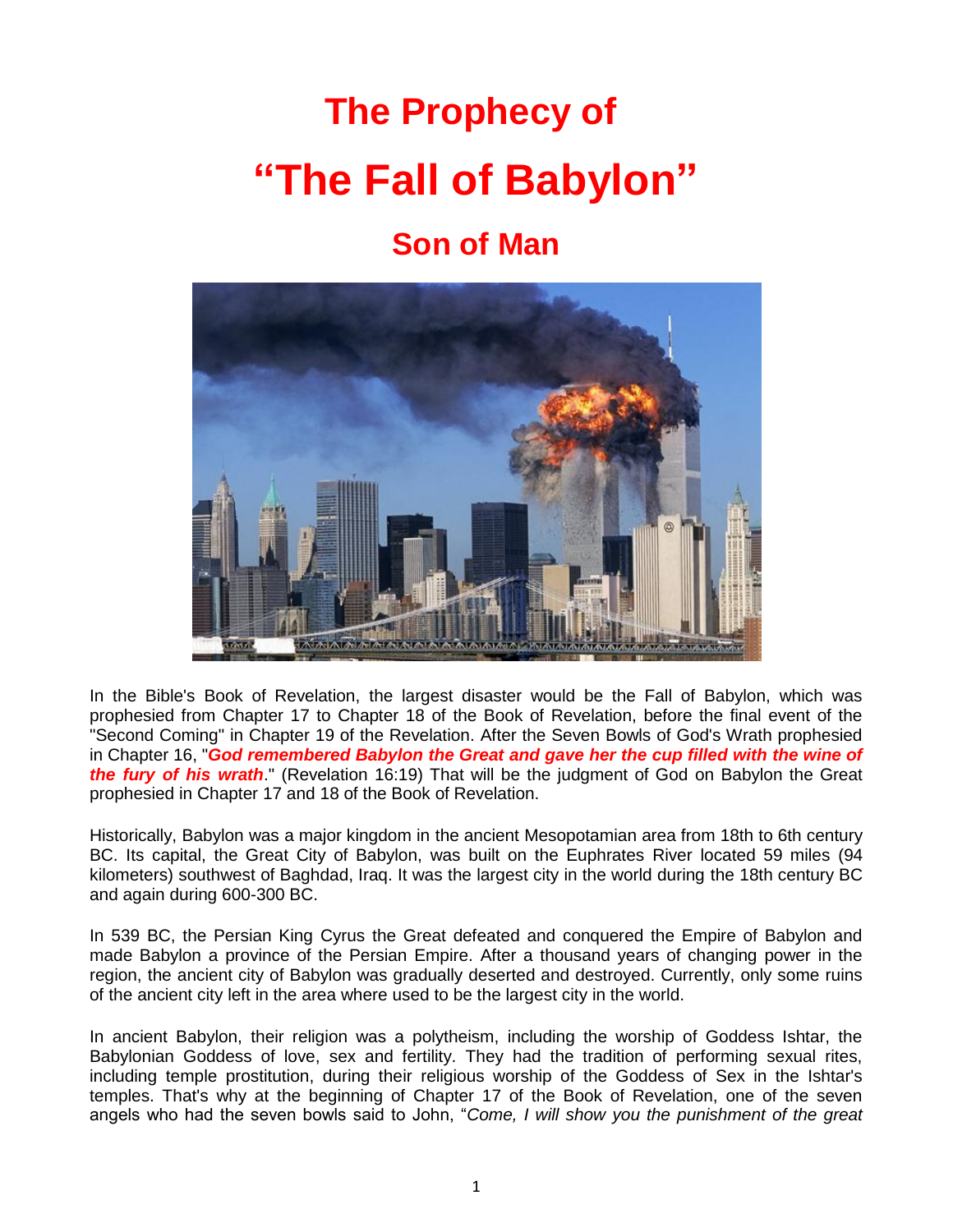*prostitute (Babylon the Great), who sits on many waters. With her the kings of the earth committed adultery and the inhabitants of the earth were intoxicated with the wine of her adulteries*." (Revelation 17:1-2)

And then, John saw the vision of "*a woman sitting on a scarlet beast that was covered with blasphemous names and had seven heads and ten horns. The woman was dressed in purple and scarlet, and was glittering with gold, precious stones and pearls. She held a golden cup in her hand, filled with abominable things and the filth of her adulteries. The title was written on her forehead:*

#### **MYSTERY BABYLON THE GREAT THE MOTHER OF HARLOTS AND ABOMINATIONS OF THE EARTH.**"

(Revelation 17:3-5)

John also saw that "*the woman was drunk with the blood of the saints, the blood of those who bore testimony to Jesus*." (Revelation 17:6) This vision of a woman dressed in luxurious clothing drinking the blood of saints and sitting on a scarlet beast that was covered with blasphemous names indicates that she representsthe sins of abominations of the earth and blasphemy against God, especially with the hostility toward Jesus, Christians and Christianity.

Now, the ancient city of Babylon has already been perished for over a thousand years. So where is this Babylon the Great referred to today in the prophecy of the Fall of Babylon, which was characterized by the woman on the beast with the sins of adulteries, abominations, the blasphemy against JesusGod, and the hostility toward Christians and Christianity? Let's take a look at the hints in the scriptures in Chapter 17 and 18 of the Book of Revelation.

# **I. The Ten Characteristics of "The Great City of Babylon"**

According to the Bible Revelation Chapter 18, "The Great City of Babylon" has the following ten characteristics:

#### **1) A City of World Political Power**

- *"The woman you saw is the great city that rules over the kings of the earth." (*Revelation 17:18)
- *"When the kings of the earth who committed adultery with her and shared her luxury see the smoke of her burning, they will stand far off and cry: 'Woe! Woe, O great city, O Babylon, city of power! In one hour your doom has come!" (*Revelation 18:9-10)

#### **2) A City of World Economic Power**

- *"Your merchants were the world's great men. By your magic spell all the nations were led astray." (*Revelation 18:23)
- *"The merchants of the earth will weep and mourn over her because no one buys their cargoes anymore..." (*Revelation 18:11)
- *"The merchants who sold these things and gained their wealth from her will stand far off, terrified at her torment." (*Revelation 18:15)
- "*O great city, where all who had ships on the sea became rich through her wealth*." (Revelation 18:19)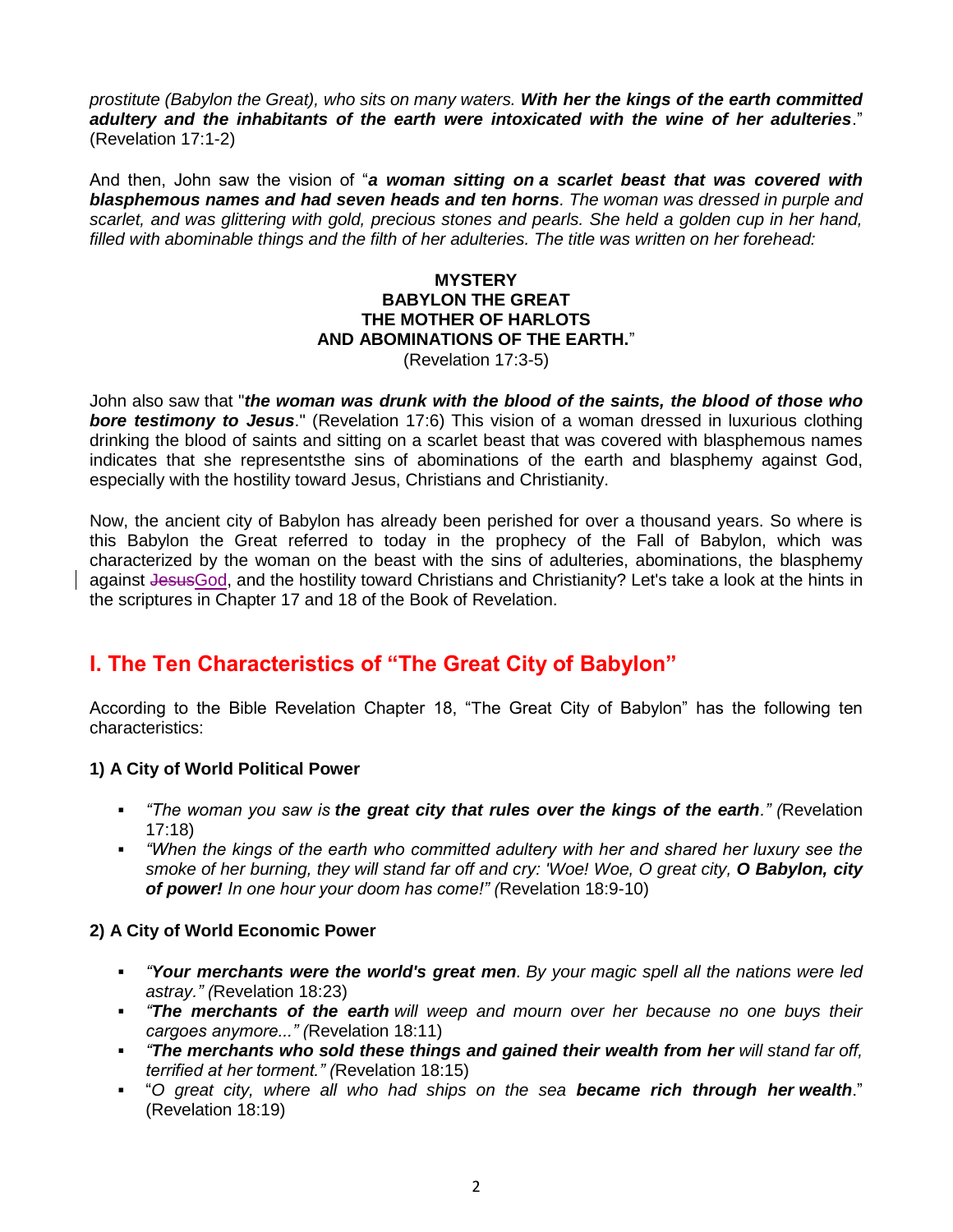#### **3) A City of Wealth, Luxury & Fashion**

- *"The merchants of the earth grew rich from her excessive luxuries." (*Revelation 18:3)
- *"The merchants of the earth will weep and mourn over her because no one buys their cargo anymore – cargos of gold, silver, precious stones and pearls, fine linen, purple, silk and scarlet cloth; every sort of citron wood, and articles of every kind made of ivory, costly wood, bronze, iron and marble; cargos of cinnamon and spice, of incense, myrrh and frankincense, of wine and olive oil, of fine flour and wheat; cattle and sheep; horses and carriage; and bodies and souls of men. They will say, "The fruit you longed for is gone from you. All your riches and splendor have vanished, never to be recovered.""* (Revelation 18:11-14)
- *"Woe! Woe, O great city, dressed in fine linen, purple and scarlet, and glittering with gold, precious stones and pearls! In one hour suchgreat wealth has been brought to ruin!" (*Revelation 18:16)

#### **4) A Port City by the Sea**

 *"Every sea captain, and all who travel by ship, the sailors, and all who earn their living from the sea, will stand far off. When they see the smoke of her burning, they will exclaim, "Was there ever a city like this great city?" They will throw dust on their heads, and with weeping and mourning cry out: 'Woe! Woe, O great city, where all who had ships on the sea became rich through her wealth!*'*" (*Revelation 18:17-19)

#### **5) A City of Multiple Nations and Ethnic Diversification**

 *"The waters you saw, where the prostitute (Babylon) sits, are peoples, multitudes, nations and languages."* (Revelation 17:15)

#### **6) A City of Art & Music**

 *"The music of the harpists and musicians, flute players and trumpeters, will never be heard in you again." (*Revelation 18:22)

#### **7) A City of Arrogance & Pride**

 *"In her heart she boasts, 'I sit as queen; I am not a widow, and I will never mourn.'" (*Revelation 18:7)

#### **8) A City of Adultery and Sexual Immorality**

- *"This title was written on her forehead: MYSTERY, BABYLON THE GREAT, THE MOTHER OF HARLOTS AND ABOMINATIONS OF THE EARTH." (Revelation 17:5)*
- *"With her the kings of the earth committed adultery and the inhabitants of the earth were intoxicated with the wine of her adulteries*.*"* (Revelation 17:2)
- "*For all nations have drunk the maddening wine of her adulteries*. *The kings of the earth committed adultery with her, and the merchants of the earth grew rich from her excessive luxuries."* (Revelation 18:3)

#### **9) A City of Blasphemy**

 "*There I saw a woman sitting on a scarlet beast that was covered with blasphemous names and had seven heads and ten horns*." (Revelation 17:3)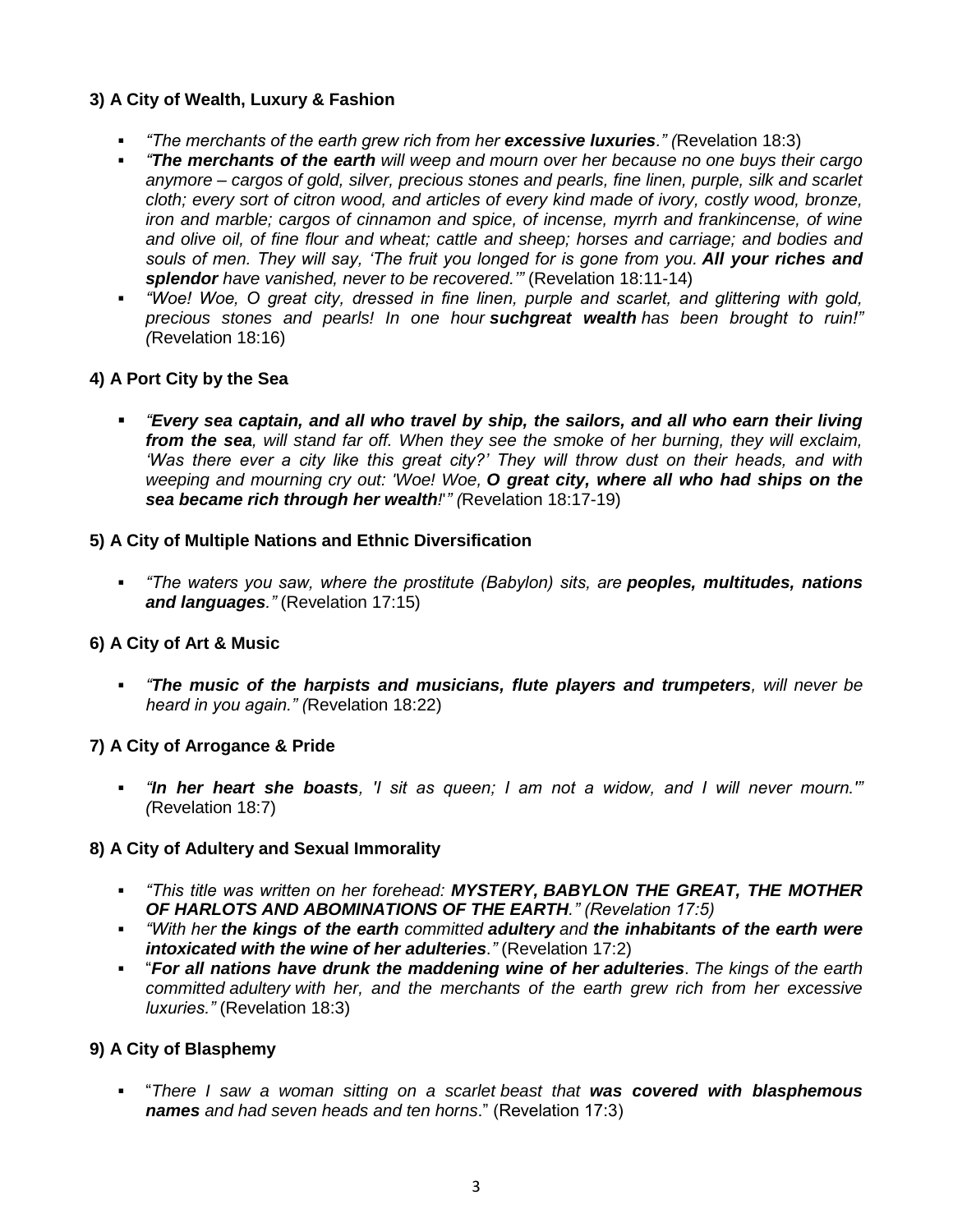- This beast is the same beast described in Chapter 13 of the Book of Revelation that "*had ten horns and seven heads, with ten crowns on his horn, and on each head a blasphemous name*." (Revelation 13:1)
- "*I saw that the woman was drunk with the blood of the saints, the blood of those who bore testimony to Jesus*." (Revelation 17:6)

#### **10) A City Symbolized by a Woman**

- *"The woman you saw is the great city that rules over the kings of the earth." (*Revelation 17:18)
- "*There I saw a woman sitting on a scarlet beast that was covered with blasphemous names and had seven heads and ten horns*." (Revelation 17:3)

In the Old Testament of the Bible, the Babylonians invaded Jerusalem and destroyed the Solomon's Temple of God in the Kingdom of Judah in 587 BCE. They captured Israelites and sent them to the City of Babylon as slaves. But forty-eight years later, it was conquered by the Persian King Cyrus the Great in 539 BCE, and eventually, the City of Babylon was desolated. Now, where is "the Great City of Babylon" today that can match the Ten Characteristics of Babylon the Great prophesied in the Book of Revelation?

The answer is: The Great City of New York.

# **II. The Great City of New York and the Statue of Liberty in the Prophecy**

Out of all the big cities in the world, no other city than New York City can have a better match of all these characteristics of "the Great City of Babylon".

#### **1) A City of World Political Power**

New York City is the city of world political power where the United Nations is located. Since its inauguration in 1945, the United Nations has grown more and more important and influential in international affairs. It's truly the center of world political power *"that rules over the kings of the earth." (*Revelation 17:18)

However, due to the fact that many nations in the United Nations have different religions, the United Nations usually stays away from religious issues and sometimes has to cooperate with those anti-God atheist countries. That's why it is stated that "*For all nations have drunk the maddening wine of*  her adulteries. The kings of the earth committed adultery with her." (Revelation 18:3) That refers to the spiritual adultery on the faith of God.

Although the United Nations has done a good job providing humanitarian aids to the people in need, it could not solve the problem without the blessing of God. Only when the nations turn their heart toGod will they receive the blessing of God for peace and prosperity. That's how "*the kings on the earth*" could break away from the sin of adultery with Babylon the Great.

#### **2) A City of World Economic Power**

New York City is also a major financial and trade center in the world. Nowadays, more than half of the wealth in the world is in the hands of financial institutions in New York City. Three major stock exchanges, international banks, big insurance companies, the Federal Reserve Bank, World Bank,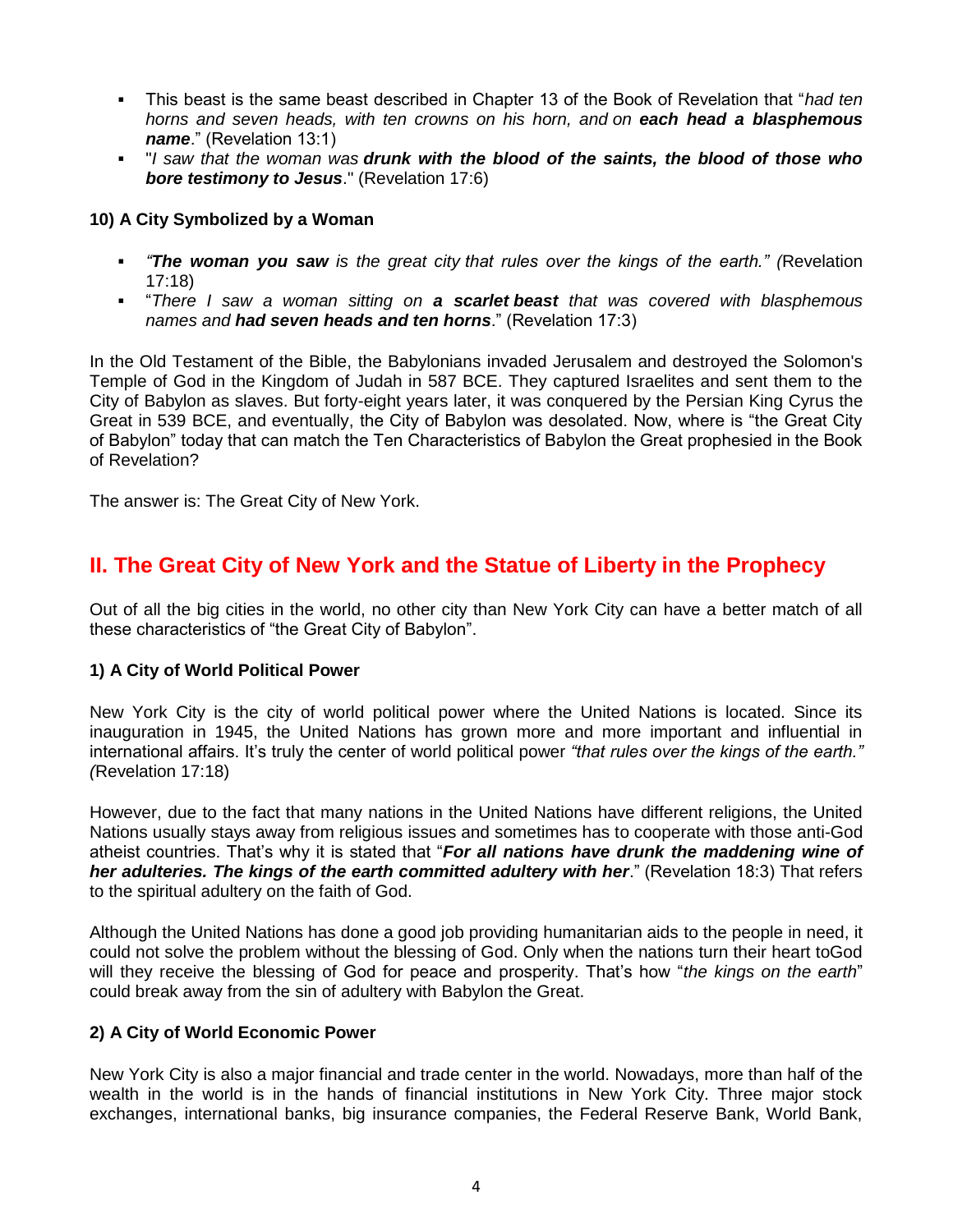International Monetary Fund, and all kinds of financial institutions are located in the center of New York City. Anything that happens on Wall Street could cause big effects on the world market. There is no other place in the world that has more economic influence than New York City has. New York City is truly the great city of World Economic Power.

New York is also a world trade center where *"the merchants of the earth grew rich from her excessive luxuries" and "sold these things and gained their wealth from her." (*Revelation 18:3- 15) The Twin Towers of the World Trade Center that were destroyed during the "September 11" terrorist attacks were actually the landmark of New York City, which is also the symbol of the "Great City of Babylon" prophesied in the Book of Revelation.

One thing mentioned in this prophecy is particularly alarming. It is said that "*Your merchants were the world's great men. By your magic spell all the nations were led astray*." (Revelation 18:23) That indicates these "merchants" or big financial institutes in the "Great City of Babylon"are the "*world"s great men*" withpowerful influence over the world, and currently, they are under the *"magic spell"* of Babylon the Great andleading all the nations astray from the Way of God. That's exactly what happens on the Wall Street and in the financial district of New York City.

#### **3) A City of Great Wealth, Luxury & Fashion**

New York City is not only the wealthiest city in the world, but it is also one of the fashion centers in the world "*dressed in fine linen, purple and scarlet, and glittering with gold, precious stones and pearls" (*Revelation 18:16). New York City is one of the largest markets for luxury items, from expensive jewelry to luxury real estate. It leads the vogue in the luxury market, and "*the merchants of the earth grew rich from her excessive luxuries*." (Revelation 18:3).

#### **4) A Port City by the Sea**

New York City is one of the biggest port cities in the world. It has a safe, natural harbor in the mouth of the Hudson River, protected from the ocean storms by Staten Island and Long Island. With yearround non-freezing deep water, no wonder it was once claimed as "the Port of the New World". It provides great access for international trading through ocean freight and "*all who had ships on the sea became rich through her wealth*." (Revelation 18:19).

#### **5) A City of Multiple Nations and Ethnic Diversification**

New York City is the biggest city in the United States. It not only has the United Nations headquartered in the city, which represents all the nations in the world but also has a large diversified ethnic representation of the world. Caucasians, Africans, Jews, Central and South Americans and Asians all live together in this city. They provide great cultural and ethnic diversification for the city. As the prophecy said, "*the waters you saw are peoples, multitudes, nations and languages*." (Revelation 17:15)

#### **6) A City of Art & Music**

New York City is also famous for its art and music excellence. It has about 150 museums, 400 art galleries, 38 Broadway theaters, and scores of concert halls, clubs, and dance halls. Broadway Music theaters and great art museums are the great attractions and spotlights for millions of visitors to New York City every year. New York City even claimed as the capital of Music in the world. That's also the major characteristic of the "Great City of Babylon" prophesied in the Book of Revelation.

#### **7) A City of Arrogance & Pride**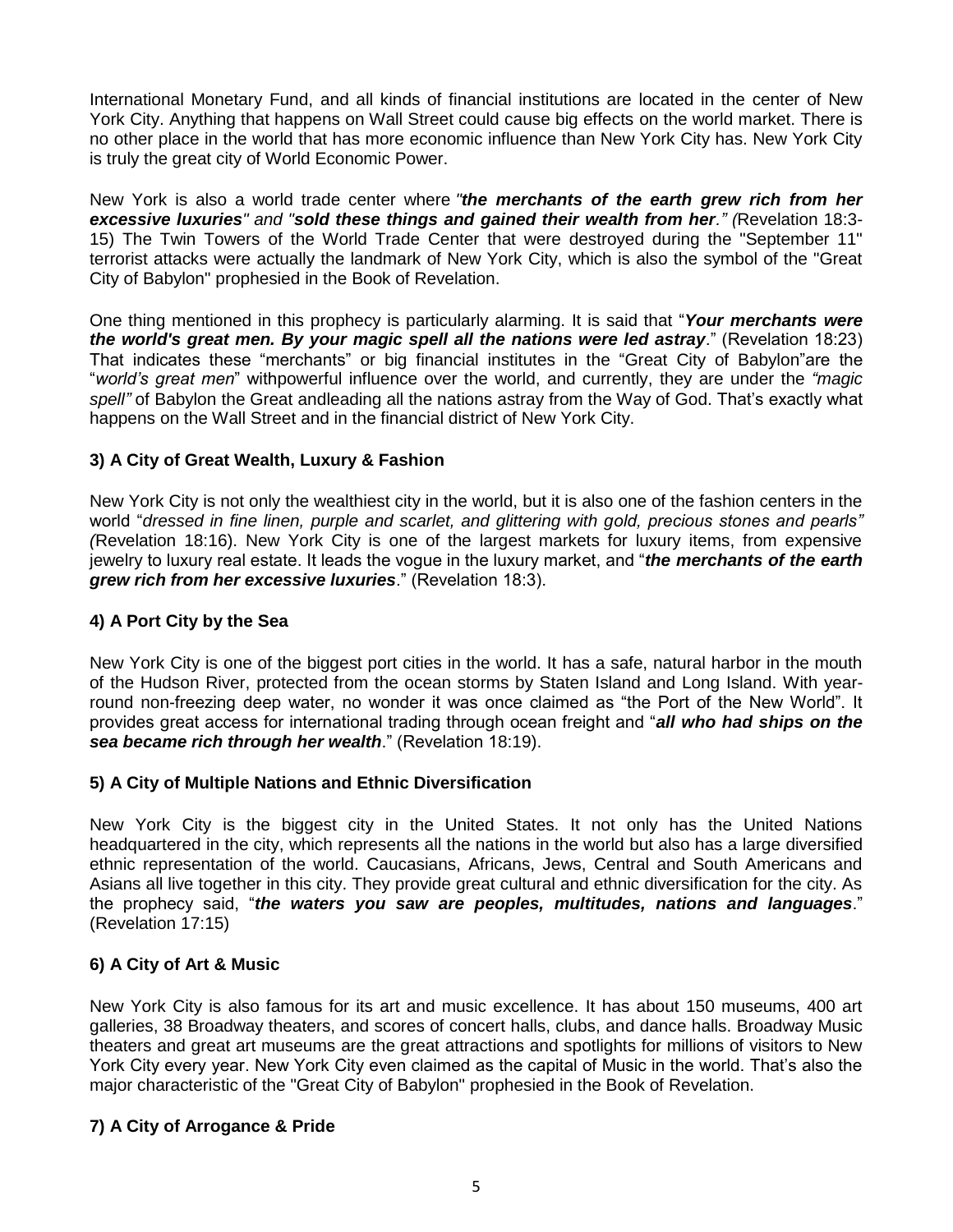As a cosmopolitan metropolis and major commercial center in the world, New York City has also become a city of arrogance and pride. People think that they can achieve anything by themselves without the blessing of God. Like what Christ wrote in the letter to the Church in Laodicea, "*You say, "I am rich; I have acquired wealth and do not need a thing." But you do not realize that you are wretched, pitiful, poor, blind and naked*" (Revelation 4:17). In this letter, Jesus Christ precisely prophesied the mentality of the people at this age after they made money and acquired wealth. However, most people do not realize that without the blessing from God, the wealth that people acquired can be lost quickly, like the bursting bubble of the stock market from the year 2000 to 2002 and the collapse of the financial and real estate market in 2007-2008.

Due to its success as a major metropolitan city in the world, New Yorkers were well-known for their arrogant attitude and rude manners in the past, just as prophesied in the Book of Revelation, *"In her heart she boasts, 'I sit as queen; I am not a widow, and I will never mourn.'" (*Revelation 18:7) That had caused a great amount of negative Fortune Credit or bad Karma for the city. Hopefully, people can remember the Word of God - "*Pride goes before destruction, a haughty spirit before a fall*." (Proverbs 16:18).

#### **8) A City of Sexual Immorality**

Sexual immorality is one of the main characteristics of Babylon the Great. In the ancient time of old Babylon, prostitution was even a part of their religious services. Unfortunately, sexual immorality is also closely associated with the city of New York. In the 1960s and 1970s, New York City was the origin and the capital of "Sexual Liberation", which caused a dramatic increase in sexually transmitted diseases, teen pregnancies and abortions.

At the beginning of the New Millennium, "Sex and the City" became the popular topic of New York City, andthere was also a new "Museum of Sex" opened in New York City, which claimed that New York City is the pioneer of "Sexual Liberation" in the Western World. Isn't that another confirmation for the title of Babylon as "*the Mother of Harlots"* prophesied in Revelation 17:5?

With the huge influence of New York City, the Sexual Liberation has been spread to the world. Just as prophesied in the Book of Revelation, "*With her the kings of the earth committed adultery and the inhabitants of the earth were intoxicated with the wine of her adulteries*." (Revelation 17:2)

#### **9) A City of Blasphemy**

Because of the high commercialization of New York City, many people in New York City lost their faith in God. They pay too much attention to material gains or sensual desire and don't appreciate the blessing of God. Some people cursed God for the misfortune caused by their own misbehaviors. Some people rallied against the teachings of the Word of God in public schools. A person even used an elephant's dung to depict the Virgin Mary and a museum in New York City still exhibited it to the public in the name of "art" or "freedom of expression". How could these sins of blasphemy escape the judgment from God without causing the misfortune to the city?

These were all the results of the influence from the spirit of Babylon the Great and its beast, which in the past had persecuted the people of God in Israel, and later in Rome. Now that evil spirit already came to New York City and made New York City the central hub of many Anti-God media and organizations.

In Chapter 13 of the Book of Revelation, it was prophesied that the beast of Anti-Christ spirit would be "*given power to make war against the saints and to conquer them, and he was given authority over every tribe, people, language and nation*." (Revelation 13:7)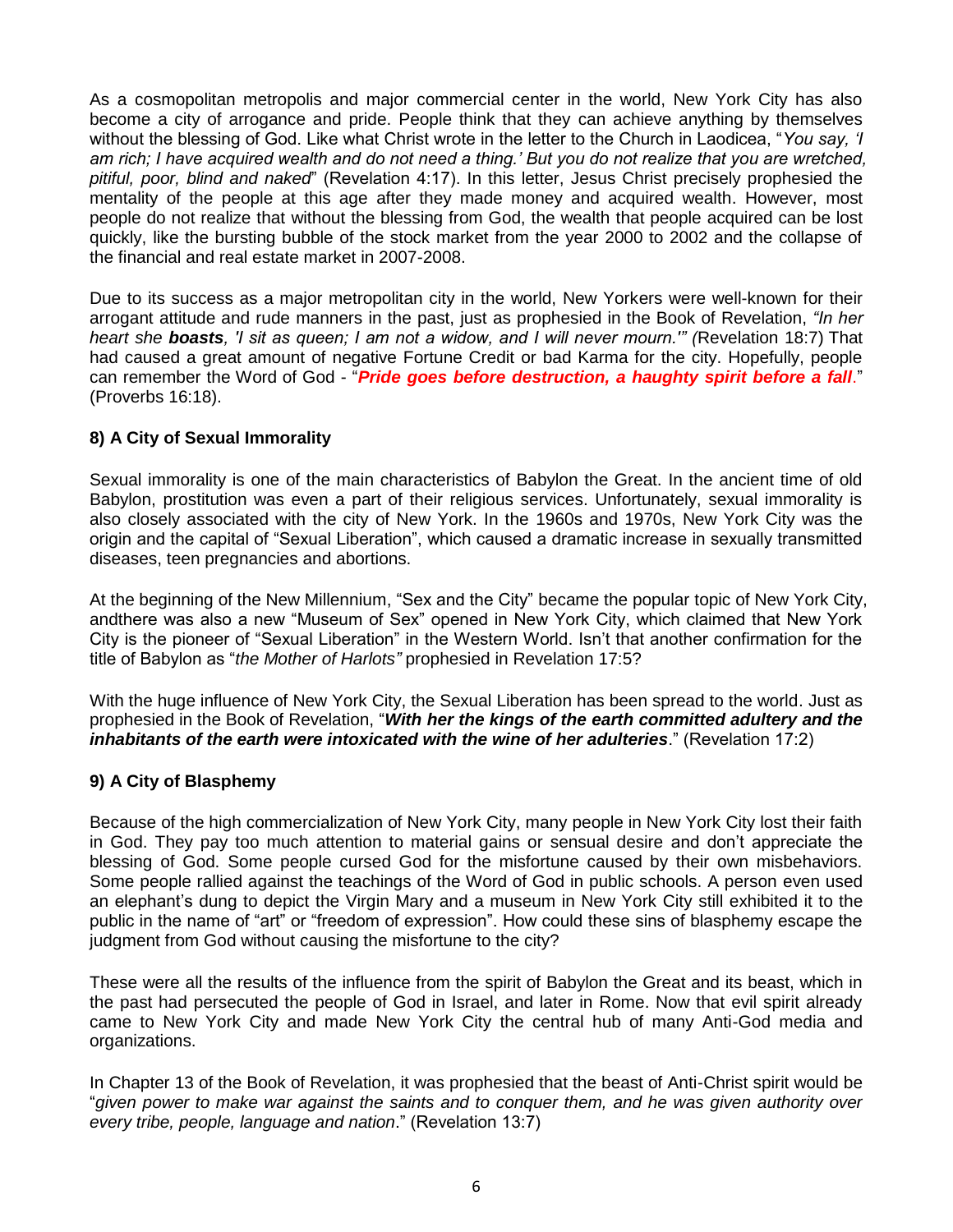In New York City, this beast not only waged wars against the people of faith through its controlled Anti-God and Anti-Christ media outlets but also have influence over the United Nation to insert its "*authority over every tribe, people, language and nation*." (Revelation 13:7) From nowhere else but New York City could the beast have such a strong influence on this nation of God and over the world as well.

#### **10) A City Symbolized by a Woman**

When people talk about New York City, most people will think of the famous landmark of the city, the Statue of Liberty. The New York City is indeed symbolized by a woman, Libertas, the goddess of liberty worshipped in ancient Rome. Is that just a coincident? Not really.

The Statue of Liberty was a gift from French people to the United States of America to commemorate thealliance of France and the United States during the American Independence and the perseverance of freedom and democracy in the United States. The initial concept was proposed by Edouard Rene de Laboulaye, a French law professor and politician in a small group meeting in France. And then a sculptor named Frederic Bartholdi took the task to design the statue and he also came to the United States to seek the support of building a colossal statue in New York City. Eventually, an agreement was reached that the French group would pay for the cost of the Statue and Americans would be responsible for the cost and construction of the pedestal of the statue. The designer of the pedestal was also a freemason in the United States.

The official title of the statue is "Liberty Enlightening the World", which followed the motto of the French Revolution, "Liberty, Equality and Fraternity". It represents the people of both French and American looking forward to liberty after a long repressive Dark Age in Europe. It also showed the friendship between the two nations. So the initial goodwill of this Statue of Liberty as a gift from French people to the United States was all good.

However, as prophesied in Chapter 9 of the Book of Revelation, the French Revolution was inspired and influenced by the fallen star from heaven – the AntiChrist Spirit of Lucifer. It initially inspired people with the good motto of "Liberty, Equality and Fraternity", then it turned people against the church and Christianity. After people abandoned the faith in God and Christ, the AntiChrist spirit turned the dream of "Liberty, Equality and Fraternity" into the nightmare of the "Reign of Terror". And after the French Revolution and Napoleon Wars, the country was ruined and France was eventually turned into a godless country.

At the same time, the Freemason in the United States of America also gradually abandoned the faith in Christ in the name of religious tolerance. Eventually, it also fell into the hand of Lucifer in the nineteenth century when its Sovereign Grand Commander in America announced the faith to Lucifer to the top three levels of the Freemasons. Although these two designers from France and America designed the Statue of Liberty and its pedestal separately, even far apart by the Atlantic Ocean, they were under the same influence of Lucifer to complete the prophecy of the "Woman on the Beast with Seven Heads and Ten Horns" in the Book of Revelation.

#### **i) The Statue of Liberty**

The Statue of Liberty is originated from the Greek/Roman Goddess Libertas, which can be traced to the root of the Babylonian goddess Ishtar or Inanna. One of the sexual rites in Ishtar worshipping is for women to provide sexual service, or temple prostitution, as part of their religious service. The following two images are of Ishtar and the Statue of Liberty. They both held the torch in their hands, just like Lucifer once was the "Light Bearer" before he fell from Heaven. Do these two images look similar to each other?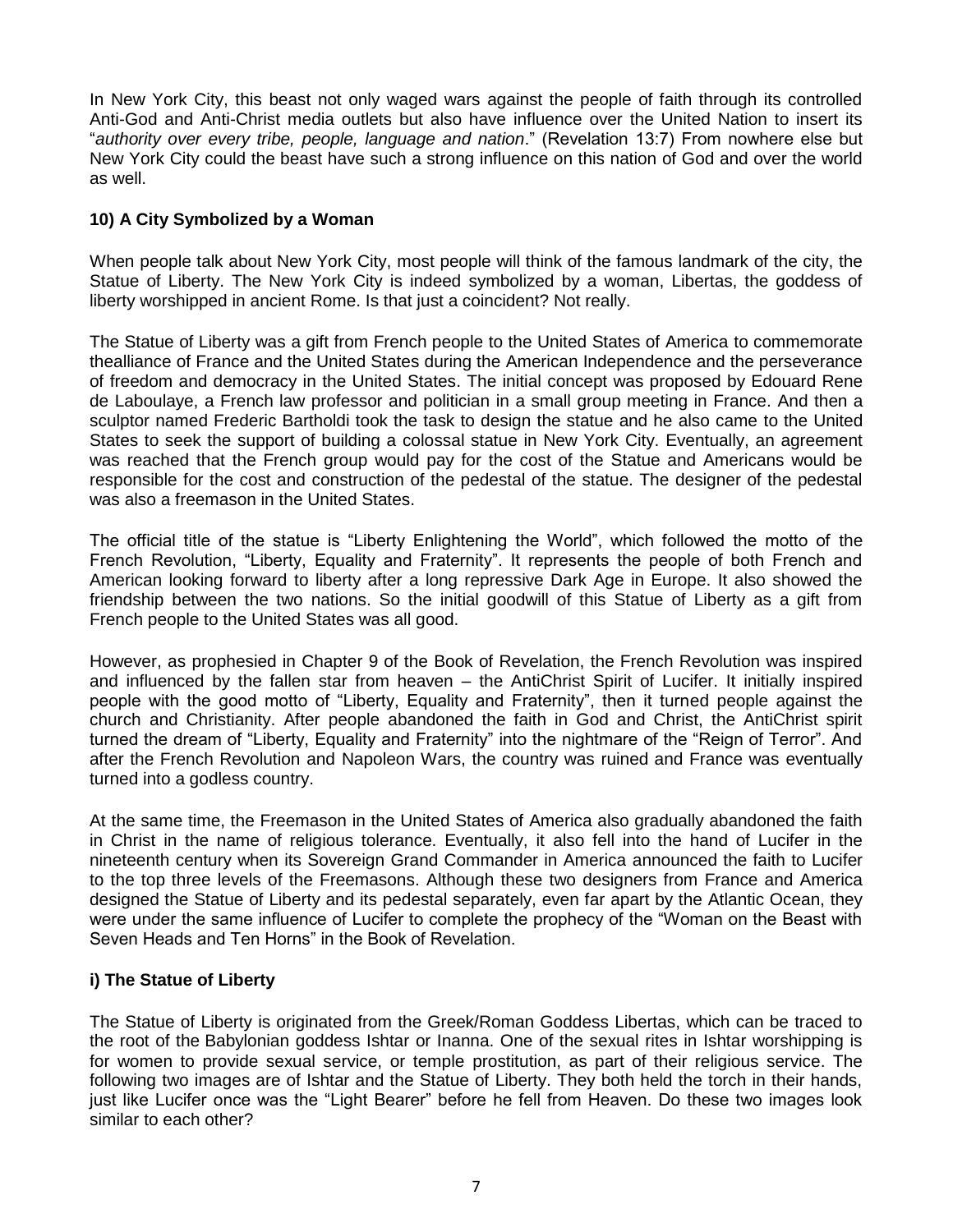



The Image of Ishtar The Statue of Liberty

Although the current Statue of Liberty has a whole new meaning, because of this similarity and historical connection to its origin, the Statue of Liberty became vulnerable to the attachment and occupation of the evil spirit of Babylon. A statue itself may not be a big threat, but what is dangerous is the spirit that occupies it and works behind its positive image. When it is combined with the odd shape of its pedestal, the meaning of this statue is totally changed.

#### **ii) The Pedestal of the Statue of Liberty**



The Statue of Liberty and the Arial Photo of its Pedestal

Most people who visited the Statue of Liberty may not pay attention to the odd shape of the pedestal of the Statue of Liberty. Why would someone design such an odd-shaped structure for the pedestal of the Statue of Liberty and what's the real meaning behind such a bizarre design?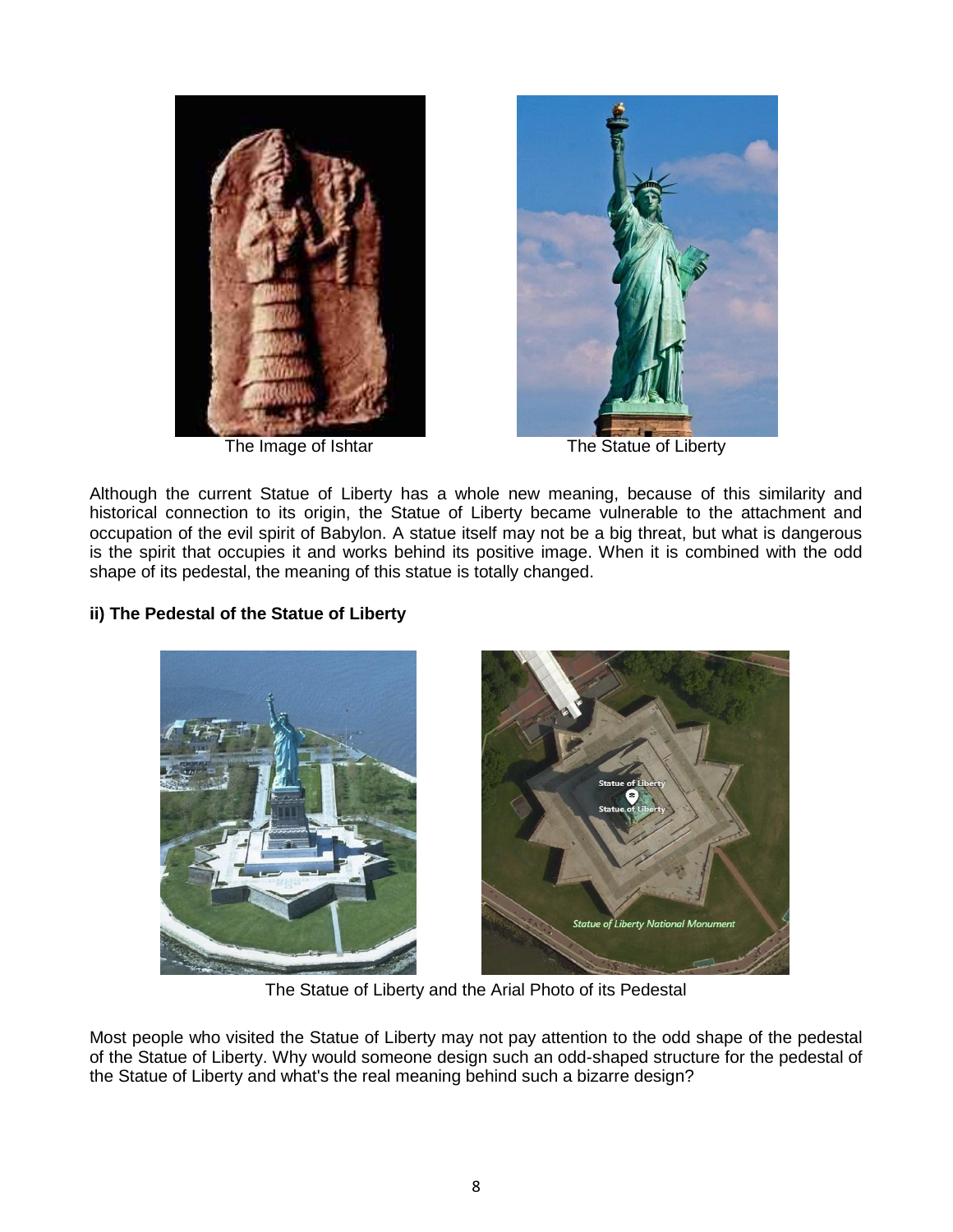

The Pedestal of Statue of Liberty

Actually, this special shape does have a special meaning. It is a kind of variation of eight-pointed Star of Ishtar.



The Star of Ishtar and Its Variation

Instead of eight points in the original Star of Ishtar, the pedestal of the Statue of Liberty bent the three major points on the three sides inward to create two small points on each of these three sides. It seemedthat the designer of the pedestal tried to hide its relationship with the Star of Ishtar, but he did not realize that his intentional change of the design of the pedestal actually completed the prophecy of Babylon the Great and the Beast in the Book of Revelation. Here is how it looks like now!



**Pedestal of Statue of Liberty** 

7 Heads (A-G) & 10 Horns (1-10)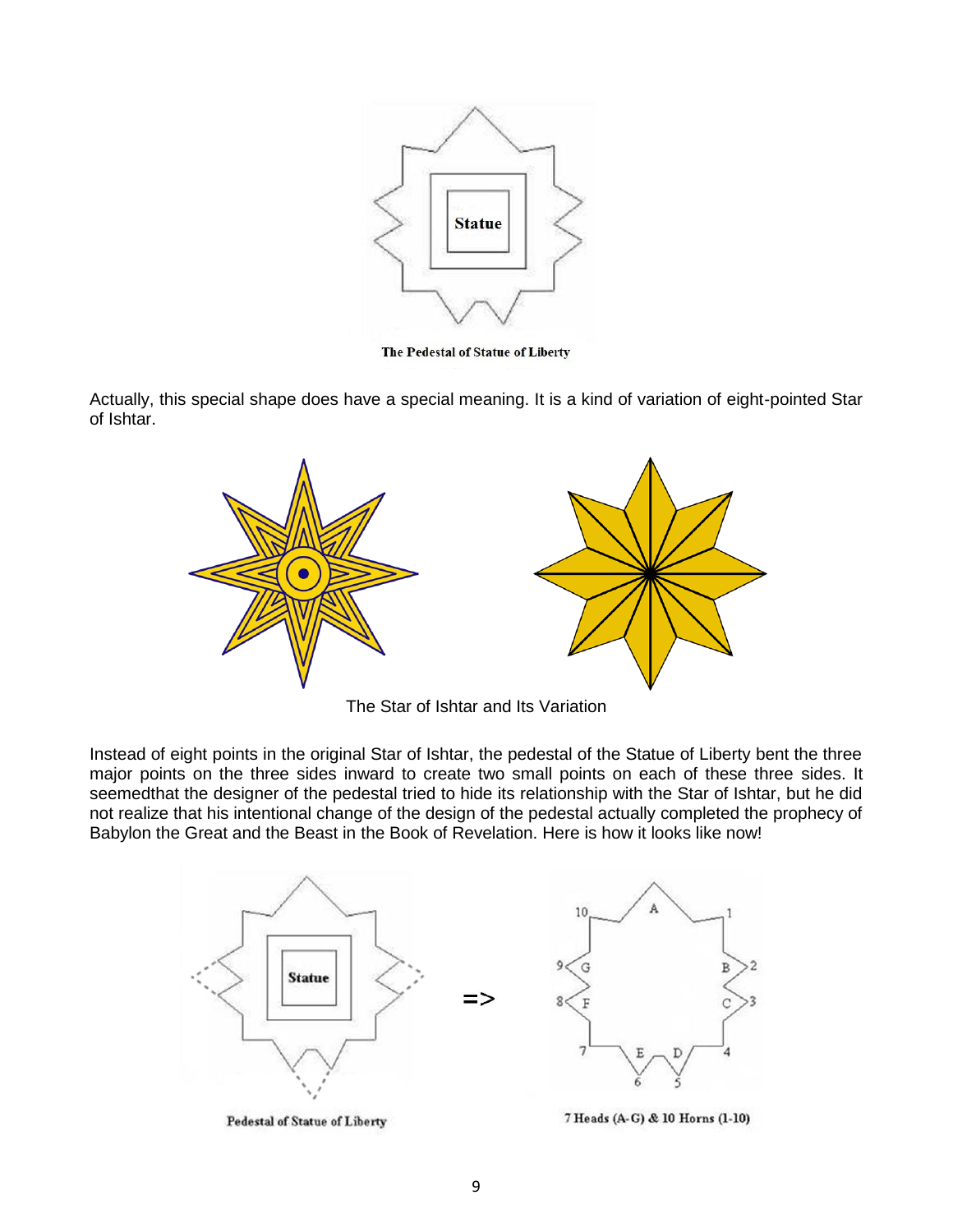It has SEVEN triangles (A-G) sticking out of a square formed by the corner 1, 4, 7, and10 with a little bent inward in the front. The triangle A in the front is bigger than the other six triangles (B-G). If you add the four corners of the square to the six small triangles, there are TEN small corners (1-10) in total.

**That's Seven Heads (A-G) and Ten Horns (1-10)!** The **Statue of Ishtar**, the Babylonian Goddess of Sex and Fertility, is sitting on the modified **Star of Ishtar**! What a perfect match to the prophecy of the Babylon the Great - "*the woman on the beast with seven heads and ten horns" (*Revelation 17:7)!

In the past two thousand years, most people had a hard time to imagine what kind of figure with seven heads and ten horns should look like. Now the answer is here. The designer of the pedestal might not have had any malicious intent while designing the pedestal for the statue, but the evil spirit of the beast always tried to influence people behind their mind and take advantage of their lack of awareness of the warnings in the Bible.

When people abandoned the faith in Christ, they could easily be deceived and led astray by the Spirit of Lucifer, the Antichrist. That's how this statue and its pedestal were designed under the spiritual influence of Lucifer to create a matching design of the Statue of Ishtar and the Star of Ishtar from the same spiritual root of Babylon and complete the prophecy of "Babylon the Great" in the Bible's Book of Revelation.

#### **11) Additional Implications from God - "Babylon", "Queens" and the "Big Apple"**

To make this prophecy more clearly to people, God even inspired the local authority to name a small community to the east of New York City as "**Babylon**", where all the ships coming from the south to New York City can clearly see the big name of "**Babylon**" on the water tower in the city. Inside New York City, it also has a district named **Queens** as "*In her heart she boasts, 'I sit as Queen...*'" (Revelation 18:7)



In the early twentieth century, God inspired a writer to give New York City a nickname as the "**Big Apple**". Anyone who heard the story of Adam and Eve knows that they were driven out of the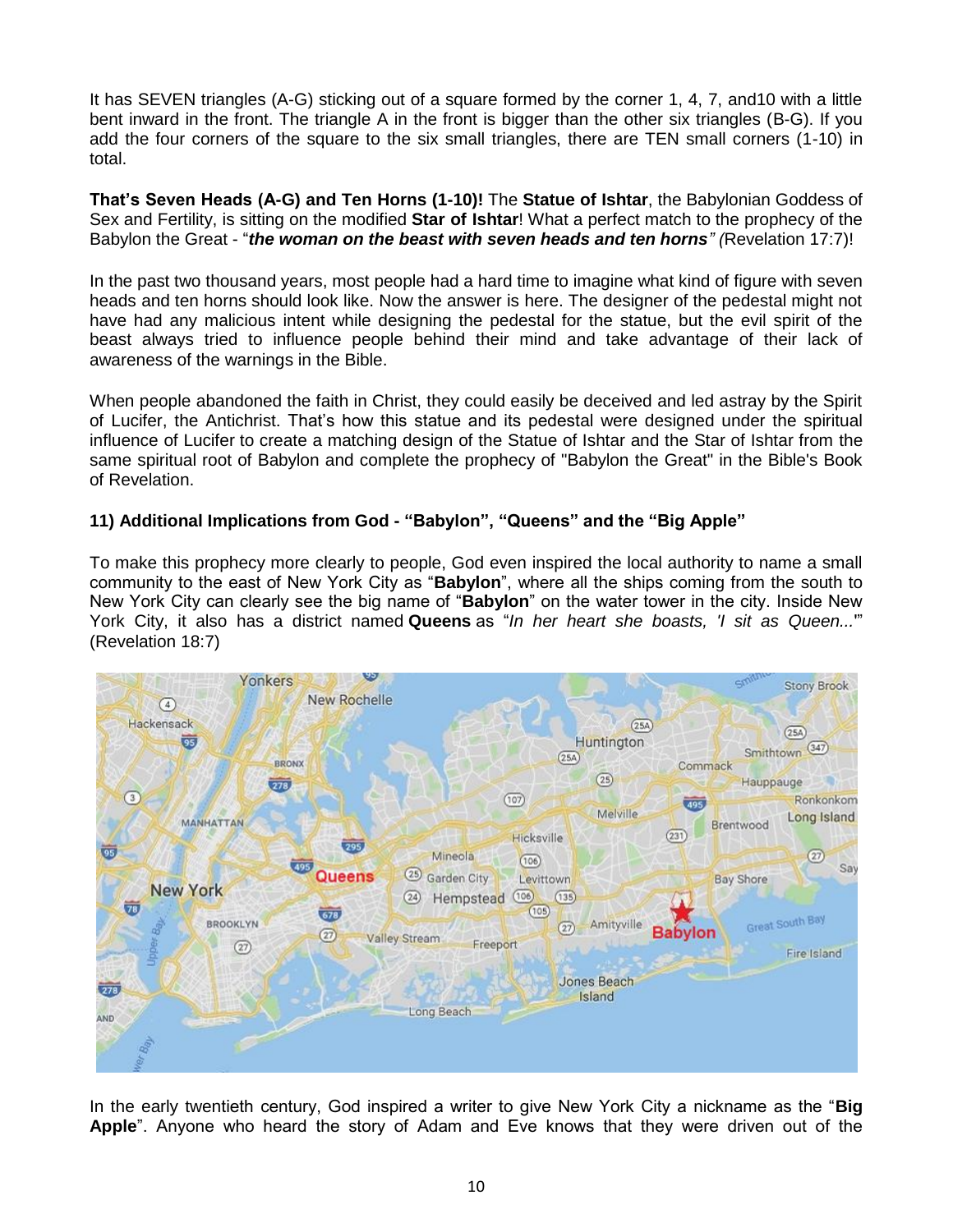paradise because of the "Apple". Although in the English Bible there is no name for the fruit they ate in the Garden of Eden, one of the main reasons for people to believe it was apple is that the Latin word for evil is "malum" and the Latin word for apple is also "malum".

As apple is the fruit that caused Adam and Eve to fall, God just used the "Big Apple" as a hint for the origin of sin to indicate that the spirit of Babylon, *the mother of the abominations of the earth* (Revelation 17:5), already came to the New York City in the early twentieth century. Shortly after that, the misfortune happened. The Wall Street collapsed and the stock market had the biggest crash in history followed by the "Great Depression". God always gave people some signs before the major disasters happened. Unfortunately, most people just didn't pay attention to them until it's too late or after it happened.

With all these matching characteristics, hints and special design of the Statue of Liberty and its pedestal, it is indisputable that the modern-day Babylon the Great prophesied in the Book of Revelation is the Great City of New York.

## **III. The Spiritual Movement of Babylon the Great in the History**

Some scholars pointed out that the prophecy of the "Babylon the Great" was fulfilled by Rome because Rome has seven hills around it and the beast in the vision also has seven heads which are "*the seven hills on which the woman sits*." (Revelation 17:9) This interpretation is correct for the first century and the Dark Age, but not for now because Babylon the Great had been moved several times in the history.

In the Book of Zechariah, Zechariah saw the vision of a woman sitting in a basket which represents "*the iniquity and wickedness of the people throughout the land*." (Zechariah 5:6-8) Zechariah asked the angels who carried the basket where they were taking the basket to. The angel told Zechariah that they were taking it to the country of Babylon. It confirmed the prophecy that Babylon the Great is "*the Mother of Harlots and Abominations of the Earth*" (Revelation 17:5) and it had been transported to different destinations at different time in history.

#### **1) Babylon the Great Started from Ancient Babylon**

The Empire of Babylon had a long history in the Middle East. It was a major kingdom in ancient Mesopotamia from 18th to 6th century BC. In the early age, Babylon was just a part of loosely connected city-states. The city of Babylon was first created into a major city by Amorite king Hammurabi of the First Babylonian Dynasty in the 18th century BC, who is best known for having issued the Code of Laws of Hammurabi. During the time around 2000 BC to 1800 BC, Babylon was the largest city in the world.

In the ancient Babylon period, Ishtar was worshipped as the goddess of sex and fertility in the Mesopotamia region. Therefore, people performed Sexual Rites or Temple Prostitute in their worship to Goddess Ishtar. That's the origin of Babylon the Great as the "Mother of Harlots" prophesied in the Book of Revelation.

After the death of Hammurabi, the First Babylonian Dynasty fell apart under his son's reign, and Babylon had spent a long period as part of other ancient empires like Assyria, Kassite and Elamite until the rising of Neo-Babylon Empire in 626 BC.

#### **2) Babylon the Great Moved to Jerusalem**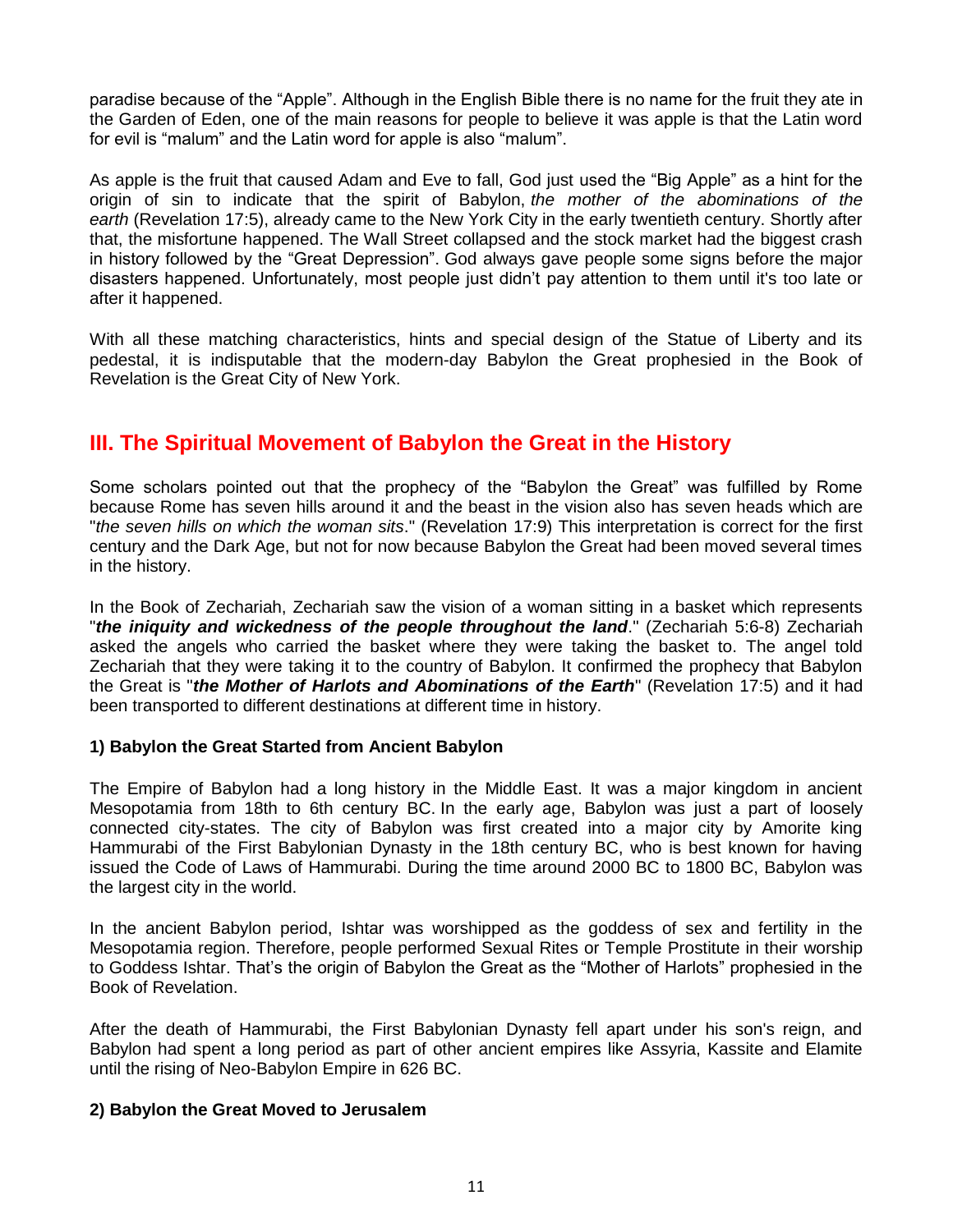At around 1000 BC, King David united the 12 tribes of Israelites and established the Kingdom of Israel, which became the strongest kingdom in the region. After King David passed away around 970 BC, his son King Solomon was blessed to the most intelligent and wealthiest king on the earth.

After Jerusalem became the capital of the richest kingdom in the world under the reign of King Solomon, the spirit of Babylon the Great also came to Jerusalem and seduced King Solomon with seven hundred wives and three hundred concubines. (1 Kings 11:3-4) After King Solomon drank the "*Maddening Wine of her adulteries*", he was led astray from the faith of God and fell into the sin of idol worshipping. Therefore, God took His blessing away from Solomon's Kingdom.

However, due to the great faith and works of Solomon's father, King David, God did not punish King Solomon while he was led astray from the Word of God, only took ten out of twelve tribes from Solomon's son after King Solomon passed away. After generations of wicked kings, God eventually gave up on Israelis and let Babylonians invaded Jerusalem and destroyed the Temple of Solomon in 586 BC.

After the destruction of Jerusalem and Israelites were captured as slaves by Babylonians, the Spirit of Babylon the Great, the "**woman sitting in the basket**" who represents "*the iniquity and wickedness of the people throughout the land*," (Zechariah 5:6-8) was carried back to Babylon (Shinar in Hebrew).

#### **3) Babylon the Great Moved Back in Babylon**

After over a thousand years of being occupied by other nations, King Nabopolassarre-established the new Neo-Babylon Empire in 626 BC. Under his ruling and the succeeding governing of his son King Nebuchadnezzar, the new Empire of Babylon gradually became the strongest kingdom in the Middle East, and its capital, the City of Babylon, became the biggest city in the world again. In 586 BC, King Nebuchadnezzar led his Babylonian armies invaded Judah and destroyed Solomon's Temple in Jerusalem and took all the treasure in the Solomon's Temple back to Babylon, which made Babylon the wealthiest city in the world at that time.

In the next several hundred years, although the Empire of Babylon was defeated and conquered by the Persian King Cyrus the Great in 539 BC, and later the Persian Empire was defeated and conquered by Alexander the Great in 330 BC, the City of Babylon still remained the capital for both the Persian Empire and Alexander's Greek Empire until Alexander died suddenly in 323 BC. That's why the spirit of Babylon the Great moved back to Babylon in the  $6<sup>th</sup>$  century BC as the "woman carried in the basket" Zechariah saw in the vision in Zechariah 5:5-11.

There have many speculations on the cause of Alexander's death, but there was an undeniable fact that after Alexander conquered India and came back to the city of Babylon, he enjoyed the unhealthy habit of heavy drinking, often drank all night with his friends, guests, or generals, which weakened his body's immune system. After one night of heavy drinking, Alexander finally fell sick, either caused by disease or poison, and twelve days later he passed away on June 11, 323 BC in the palace of Nebuchadnezzar in Babylon.

Another cause of his death is that Alexander began to require people to worship him as the "invincible God" across his large empire in 324 BC. That's the sin of blasphemy, which is also one of the main characteristics of Babylon the Great. Shortly after Alexander exalted himself as the "Invincible God", he died suddenly at age 32 in 323 BC. That's another case of a mighty king falling into the "*Maddening Wine of Babylon the Great*".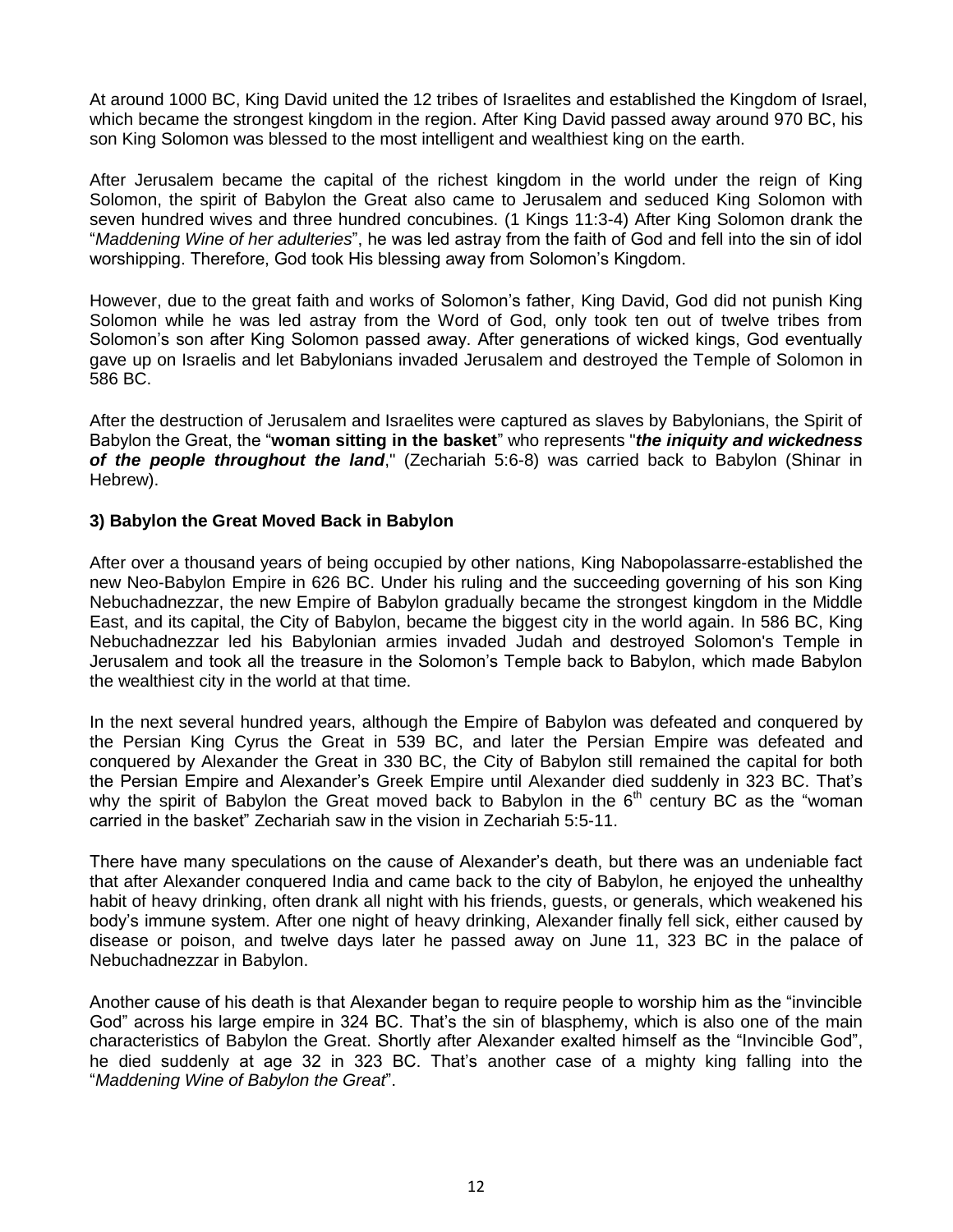After the death of Alexander the Great, his generals split up the empire and the Roman Empire began to rise to the power. The City of Babylon gradually lost its significance as the capital of a great Empire. Therefore, after the rising of the Roman Empire, the Spirit of Babylon the Great moved again to the capital of the new empire, Rome.

#### **4) Babylon the Great Moved to Rome**

After Babylon the Great moved to Rome, the Roman Empire began to drink the "*maddening wine of her adulteries*" (Revelation 18:3) and also the "*the blood of prophets and of the saints*" (Revelation 17:5 &18:24). The Roman Empire fell into the sin of adulteries and promiscuity and also shed "the blood of Saints" as the persecution of Christians intensified in the first three centuries. This period of history fully reflected the two major sins and characteristics of Babylon the Great: Adultery and Blasphemy/Persecution of Saints.

After the three centuries of persecution, Roman Emperor Constantine the Great finally liberated Christians from persecution in 313 AD and formalized Christianity in the First Council of Nicaea in 325 AD. In 380 AD, Christianity was officially established as the state religion of the Roman Empire by Emperor Theodosius. Since then, Babylon the Great, the persecutor of Christians and the "Mother of Harlots and Abominations of the Earth", had been locked up for a thousand years.

After a thousand years of lock-up time expired, the Woman on the Beast, Babylon the Great, came out again in the 14th century and seduced the Roman Catholic Church into the sins of sexual immorality and persecution of Christians with different opinions during the Dark Age. Many priests, bishops, and even some cardinals and Popes committed the sin of adultery, and the Church also began to persecute and kill those Christians who had different views with the Church through the Inquisition. Even printing the Bible or acknowledging the earth moving around the sun would be sentenced to death by burning at the stake. Again, these sins of adultery and persecution of saints were all the results of the spiritual influence of "Babylon the Great" and the beast of Antichrist prophesied in the Book of Revelation.

After the Catholic Church fell into the corruption during the Dark Age, God sent Martin Luther to start the Protestant Reformation in 1517 AD and lead people of faith break away from the corrupted Catholic Church. In the next hundred years, many nations embraced the Reformation movement, like Germany and England, and cut their ties with the Roman Catholic Church. Some faithful people of God even left Europe and came to the New Continent of America to start a New Nation of God with the new Reformed faith and religious freedom.

After the First Great Awakening in the first half of the 18th century, the New Nation of God, the United States of America, was born in 1776. On the other side of the Atlantic Ocean, the Roman Catholic Church suffered a fatal blow during the French Revolution as Church properties were confiscated by the Revolution Government and Pope Pius VI was arrested till his death by Napoleon's army.

After the French Revolution and Napoleonic Wars in the early 19th century, the Roman Catholic Church lost its control and influence over the majority of European nations. Babylon the Great with the beast of Antichrist successfully turned the once 98% Catholic France into a Godless nation. That's the time Babylon the Great was ready to move again to the next target, the United States of America, the future Superpower of the World for the next century.

#### **5) Babylon the Great Moved to New York**

After the American Civil War from 1861 to 1865, Americans were ready to celebrate the first centennial birth of the United States in 1876. Some French people wanted to give a colossal statue to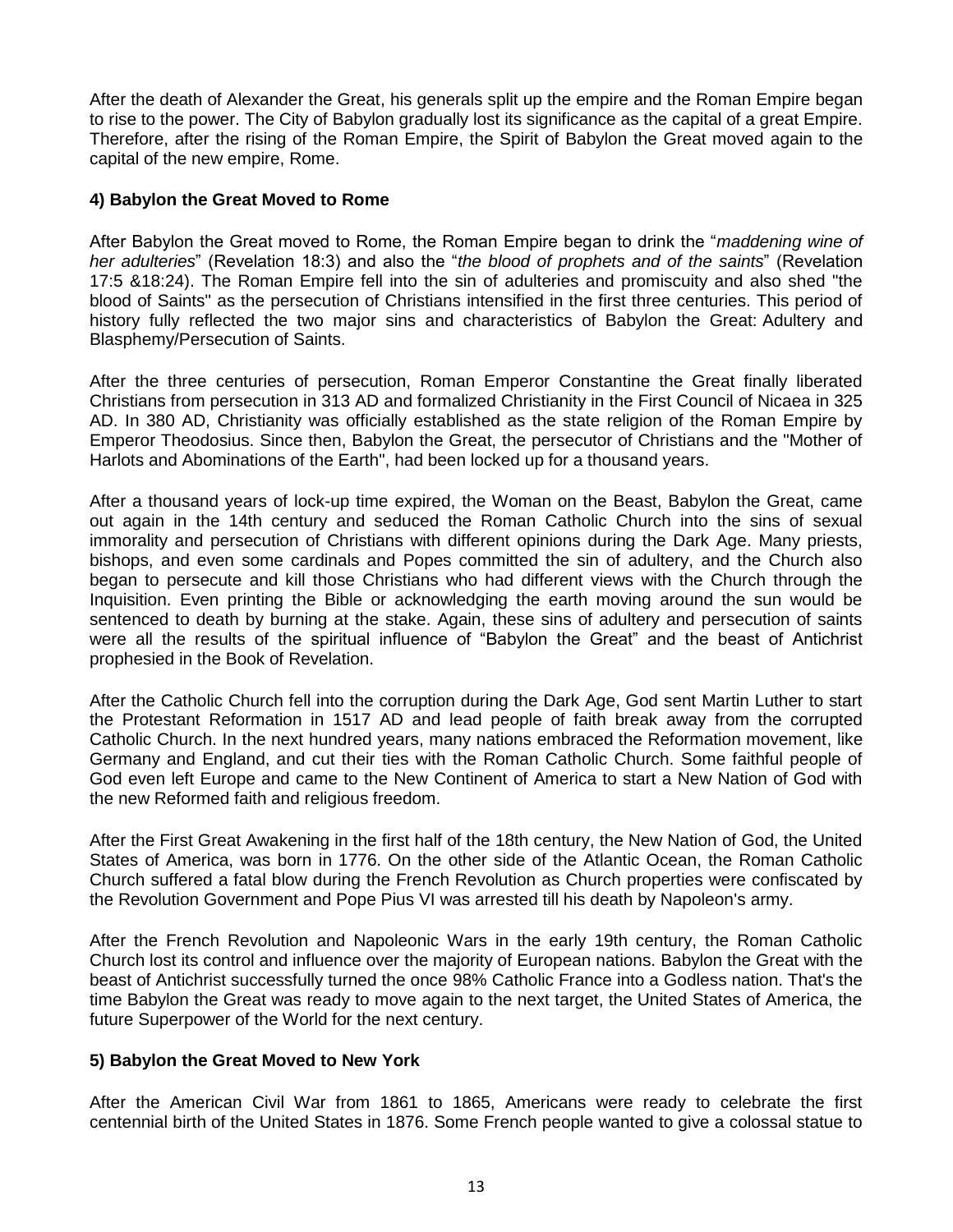Americans as a gift of friendship. Their intention was good, but because French people lost their faith in Christ after the French Revolution, they were deceived and utilized by Babylon the Great as the instrument to transport it to the United States of America.

First, the Spirit of Babylon the Great inspired the statue designer, Frederic Auguste Bartholdi, to choose the Roman goddess Libertas as the model for the statue. The Roman goddess Libertas is the female version of god of wine, fertility and freedom in ancient Roman mythology. When people combined wine, freedom with fertility, you can imagine where it would lead to - Freedom of Sex. It has the same spiritual root of the Babylonian goddess Ishtar.

Then, the Spirit of Babylon the Great inspired the designer of the pedestal to choose the Star of Ishtar as the model for the pedestal. When the Statue of Liberty and its pedestal were installed and dedicated on October 28, 1886, the Statue of Ishtar and the Star of Ishtar came together and the "Woman on the Beast with Seven Heads and Ten Horns" was completed. It became the perfect host for the Spirit of Babylon the Great to transfer from Europe to America.

However, at that time, American people still had a fresh memory of the huge casualties and damages from the American Civil War. They often prayed to God to avoid another tragedy like the Civil War happening on the American soil again. So, as prophesied in Revelation 11, "*they were terrified (by the damage of the Civil War) and gave glory to the God of heaven*" (Revelation 11:13) by putting "**In God We Trust**" on the US currencies starting in 1864 to remind people of the importance of the faith in God. These four words "**In God We Trust**" have a very strong spiritual power to fend off the evil spirit. Therefore, the Spirit of Babylon the Great had been suppressed and hadn't shown much influence for the next one hundred years.

Then, in 1963, everything changed. The US Supreme Court made the stupid decisions to prohibit the prayer to God and Bible study in public schools. All the hells broke loose and Babylon the Great was released. What would the "Mother of Harlots" do after she was released? Sexual liberation first. That's why the "Sexual Revolution" started in the late 1960s right from New York where Babylon the Great was located. The consequence of people drinking the "*maddening wine of her adulteries*" was the dramatic increase in sexually transmitted diseases, teen pregnancies and abortions.

At the same time, the beast with "*seven heads and ten horns*" and "*covered withblasphemous names*" was also released to attack the saints "*who bore testimony to Jesus*." (Revelation 17:6) It confirmed the prophecy in Revelation 13 that the beast of Antichrist "*was given power to make war against the saints and to conquer them. And he was given authority over every tribe, people, language and nation*." (Revelation 13:7)

Since the second part of the last century, there have been many attacks on Christian faith in the United States under the influence of this Beast of Antichrist. There were many lawsuits to remove anything related to Christianity from public places, even including those historic monuments with cherished American heritage. New York also became the headquarters of all those Anti-God Anti-Christianity media and organizations in the name of "liberty" and "Separate Church and State". Christian faith has been overpowered and in retreat just as prophesied in Revelation 13:7.

These things happened because the Beast of Antichrist used the "Separation of Church and State" as the cover to deceive those unsuspected and foolish government officials, legislators and judges to take down anything related to Christianity. It's the same thing happened during the "French Revolution". In some places, government officials don't even allow people to say "Merry Christmas" during the Christmas season. They are deceived and under the influence of this blasphemous Beast of Antichrist. These things happened because they are just part of the prophecies that need to be fulfilled before the "Second Coming" comes.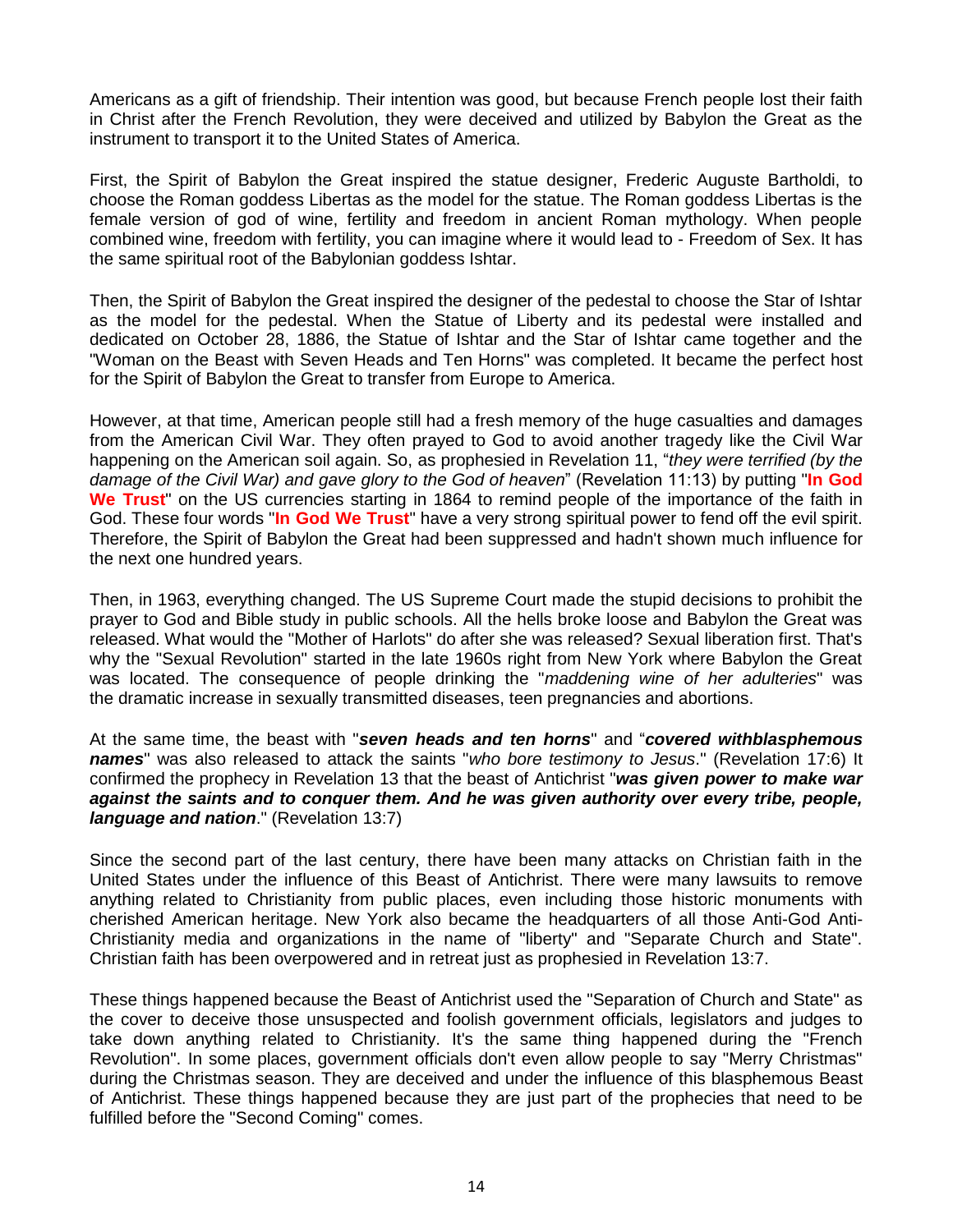From the Spiritual Movement of Babylon the Great in history, people can clearly see the Spiritual Path of Babylon the Great moving from Babylon to Jerusalem to Babylon again and then to Rome and to New York in the last four thousand years. In the past, many scholars thought Babylon the Great was referred to Rome. In fact, Rome did reflect the two major characters of Babylon the Great - Adultery and Blasphemy/Persecution of the Saints - during the first three centuries of the Persecution Period and in the late stage of the Dark Age.

However, Rome is not a seaport, nor a world trade center or a metropolitan center of fashion, art and music. And Rome is not the capital of sexual immorality and blasphemy in the world either. Only New York City fits all these characteristics of Babylon the Great at this moment.

Thirty-eight hundred years ago, Babylon was the largest city in the world during the First Babylonian Dynasty in the 18th century BC. Then, eight hundred years later, Jerusalem became the wealthiest city in the world during the reign of King Solomon around 1000 BC. Four hundred years later, the City of Babylon rose to power again as the capital of the Babylonian Empire and the subsequently Persian Empire and Greek Empire. It was the largest and most powerful city in the world at that time. But after the kings drank the "*Maddening Wine of Babylon the Great*", they all fell into destruction and/or desolation eventually.

At the beginning of the first century, Rome was the capital of one of the largest empires in the world history, the Roman Empire, and later became the Holy See for the Christendom in the world for over a thousand years until the Protestant Reformation started five hundred years ago. Now, it also fell from the past glory to the city of mediocre after the Vatican City-State was established and separated from Rome, Italy in 1929.

| Time                                       | City                           | <b>Character</b>                                              |
|--------------------------------------------|--------------------------------|---------------------------------------------------------------|
| 18 <sup>th</sup> Century BC                | The Ancient City<br>of Babylon | The largest city in the world                                 |
| $10^{th}$ to $6^{th}$ Century<br><b>BC</b> | The Great City of<br>Jerusalem | The wealthiest city in the world under King Solomon           |
| $6th$ to 1 <sup>st</sup> Century           | The Great City of              | The largest city in the world as the capital of Babylonian    |
| <b>BC</b>                                  | Babylon                        | Empire, Persian Empire and Greek Empire                       |
| $1st - 19th$ Century                       | The Great City of              | The Capital of Roman Empire and the Holy See of the           |
| AD                                         | Rome                           | <b>Catholic Church</b>                                        |
| $19th$ Century –                           | The Great City of              | The largest of the United States and the wealthiest city of   |
| <b>Now</b>                                 | New York                       | the world, as well as the world political center with the UN. |

# **The Spiritual Path of Babylon the Great**

From the historical and spiritual path of Babylon the Great, people can easily find out that Babylon the Great, "*the Mother of Harlots and Abomination of the Earth*", always followed the money and went to the largest and wealthiest city in the world at that time. Then, after the kings or religious leaders drank the "Maddening Wine of Babylon the Great", they all fell into the destruction as the result of their sins of adulteries and blasphemy.

Now, New York is the largest city of the United States and the wealthiest city in the world. It is also the world political center for the United Nations as well as the financial center and trade center of the world. Therefore, the Spirit of Babylon the Great is in New York right now and the prophecy of the "Fall of Babylon" will be fulfilled in New York City if people don't pay attention to the Word of God.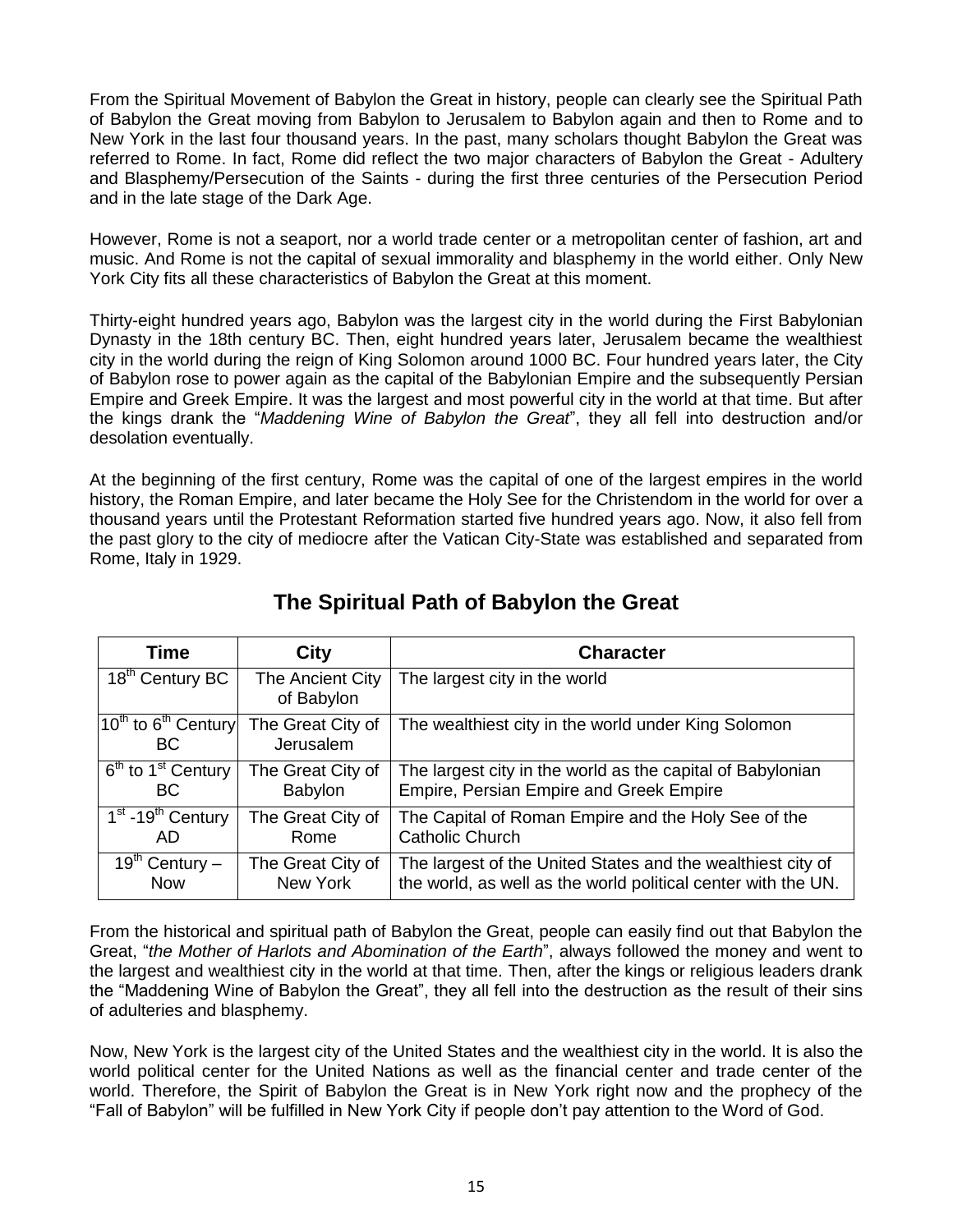In fact, God always gives people a warning before the major disaster happens. The warning of the "Fall of Babylon" was also given as prophesied in Revelation 14:8. That's the "Sept. 11" happened eighteen years ago in 2001.

## **IV. "September 11" and theFall of Babylon**

After the terrorist attacks on September 11, 2001, many Christians and scholars have recognized the event related to the prophecy of the Fall of Babylon in the Book of Revelation, but that's only half the story.

The "September 11" is not the full course of the Fall of Babylon prophesied in Chapter 17 and 18 of the Book of Revelation, but only the warning of the Fall of Babylon in Revelation 14:8.

In Chapter 14 of the Book of Revelation, John saw three angels flying in the midair.

- The First Angel "*had the Eternal Gospel to proclaim to those who live on the earth - to every nation, tribe, language and people. He said in a loud voice, 'Fear God and give him glory, because the hour of his judgment has come. Worship him who made the heavens, the earth, the sea and the springs of water.'*" (Revelation 14:6-7)
- The Second Angel gave the warning, "*Fallen! Fallen is Babylon the Great, which made all the nations drink the maddening wine of her adulteries.*" (Revelation 14:8)
- The Third Angel followed them and said in a loud voice: "*If anyone worships the beast and his image and receives his mark on the forehead or on the hand, he, too, will drink of the wine of God"s fury, which has been poured full strength into the cup of his wrath. He will be tormented with burning sulfur in the presence of the holy angels and of the Lamb.*" (Revelation 14:9-10)

This indicated that the warning of the Fall of Babylon would come at the same time the New Revelation of the Word of God, the "Eternal Gospel" for "every nation, tribe, language and people" (Revelation 14:6), will be revealed.

Although the "September 11" was not the Full fulfillment of the prophecy of the "Fall of Babylon", it did fulfill some prophecies regarding the Fall of Babylon:

- "*The kings of the earth...see the smoke of her burning, they will weep and mourn over her.*" (Revelation 18:9)
- "*Terrified at her torment, they will stand far off and cry: 'Woe! Woe, O great city, O Babylon, city of power! In one hour your doom has come!*'" (Revelation 18:10)
- "*The merchants of the earth will weep and mourn over her because no one buys their cargos any more.*" (Revelation 18:11)
- *"Every sea captain, and all who travel by ship, the sailors, and all who earn their living from the sea, will stand far off. When they see the smoke of her burning, they will exclaim, "Was there ever a city like this great city?" They will throw dust on their heads, and with weeping and mourning cry out: 'Woe! Woe, O great city, where all who had ships on the sea became rich through her wealth!*'*" (*Revelation 18:17-19)

These were the exact responses from the world when people saw this disaster broadcasted on TV or looked at it from far off the site. In a little over one hour after the terrorist attack, the twin towers collapsed with huge smoke rising to the sky, and all the leaders in the world saw it instantly through satellite broadcasting, just like what was prophesied in the Bible nineteen hundred years ago.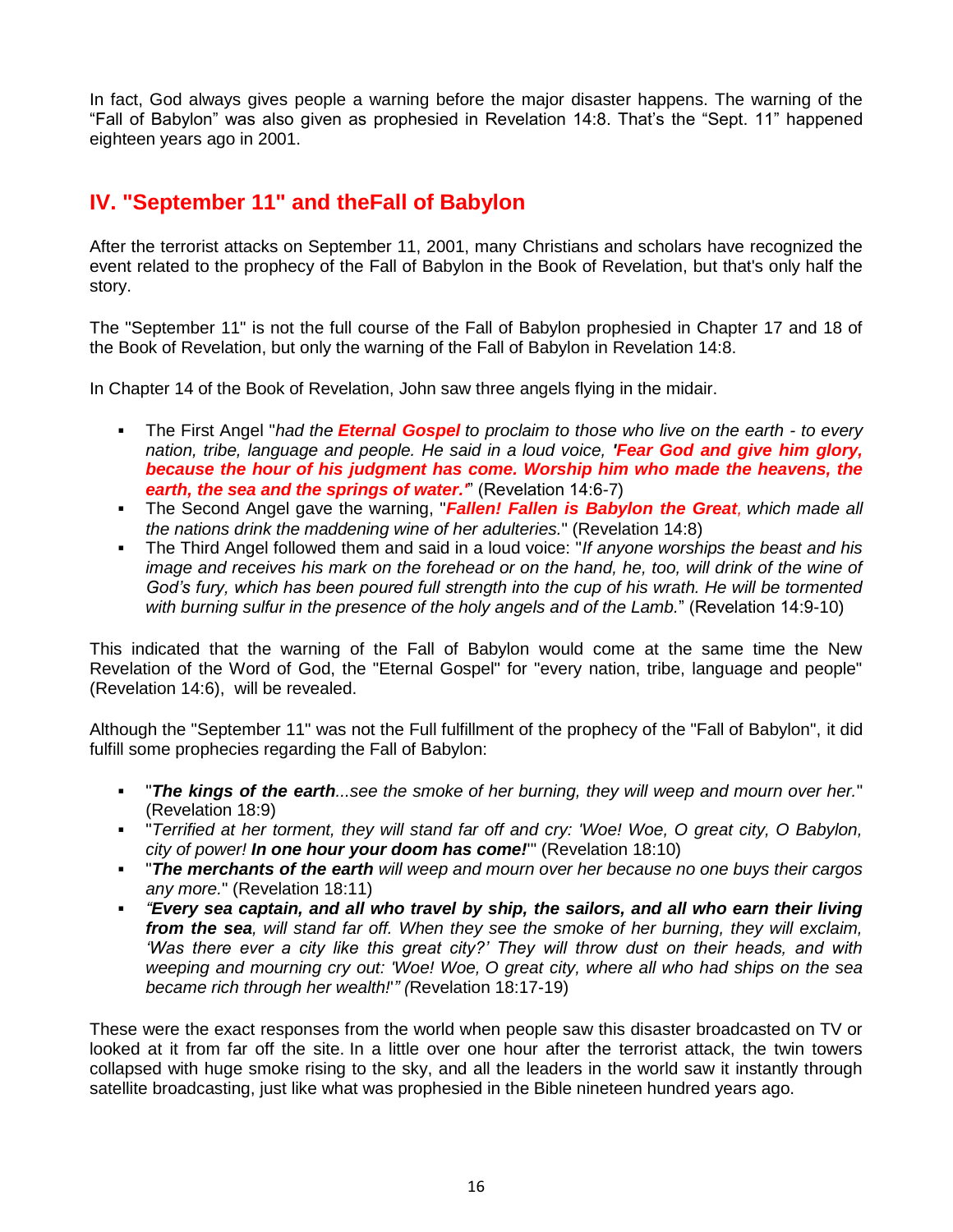There is also a prophecy of the timing of the disaster in the Bible that was fulfilled by the "September 11". September 11, 2001, was originally set by the United Nations as the **International Day of Peace**. Before the disaster happened in that morning, the Secretary-General of the United Nations issued a statement on the occasion of the International Day of Peace. Unfortunately, this message for peace never mentioned the blessing of God, not even once. **How could people expect peace without the blessing of God?**

Apostle Paul once warned about the timing of the disaster in his letter to the Thessalonians, "*Now, brothers, about times and dates we do not need to write to you, for you know very well that the day of the Lord will come like a thief in the night. While people are saying, 'Peace and safety,' destruction will come on them suddenly, as labor pains on a pregnant woman, and they will not escape*." (1 Thessalonians 5:1-3) That prophecy was fulfilled by the "Sept 11" on this International Day of Peace when people were saying "Peace and Safety".

| <b>The Prophecies</b>                                                                                                           | <b>The Fulfillment</b>                                                                                                     |
|---------------------------------------------------------------------------------------------------------------------------------|----------------------------------------------------------------------------------------------------------------------------|
| <b>Revelation 14:8 - The Warning of the "Fall</b><br>of Babylon"                                                                | "September 11" in 2001                                                                                                     |
| <b>Revelation 16:12 - The Euphrates river</b><br>dried up to prepare the way for the kings<br>from the East.                    | The US and its allies entered Iraq from the<br>East (Kuwait) in 2003 after the Embargo of<br>Iraq (1990-2003)              |
| <b>Revelation 16:13-16 - The coming of the</b><br>Evil Spirits to gather the kings of the world<br>for the "War of Armageddon". | The rising of ISIS drew all the major powers<br>into the Middle East for the final showdown<br>of "Armageddon". (2013-now) |
| Revelation 17 & 18 - The Fall of Babylon                                                                                        | <b>Coming Next</b>                                                                                                         |

I wish the "September 11" was the last disaster for the City of New York, but, unfortunately, it was only the warning of the "Fall of Babylon" given by the second angel in Chapter 14 of the Book of Revelation. After the warning of the angels in Revelation 14, there would be the "Seven Bowls of God's Wrath" in Revelation 16. Among these "Seven Bowls of God's Wrath", the Sixth Bowl of God's Wrath is about the War in Iraq and the rising of ISIS, which has been fulfilled right now. Then the Final full fulfillment of the prophecy of the "Fall of Babylon" will come, which will be much greater than the "September 11".

No one knows how this disaster will be fulfilled in the near future, except the Father in Heaven, but there is a way to revert the prophecy and avoid this disaster from happening.That's why the Son of Man is here to give the warning on the Full Fulfillment of the "Fall of Babylon" prophesied in Revelation 17 and 18, and hopefully, people can listen to the Word of God and avoid such catastrophe happening in the USA.

### **V. How to Save New York and Avoid the Catastrophe of the Fall of Babylon**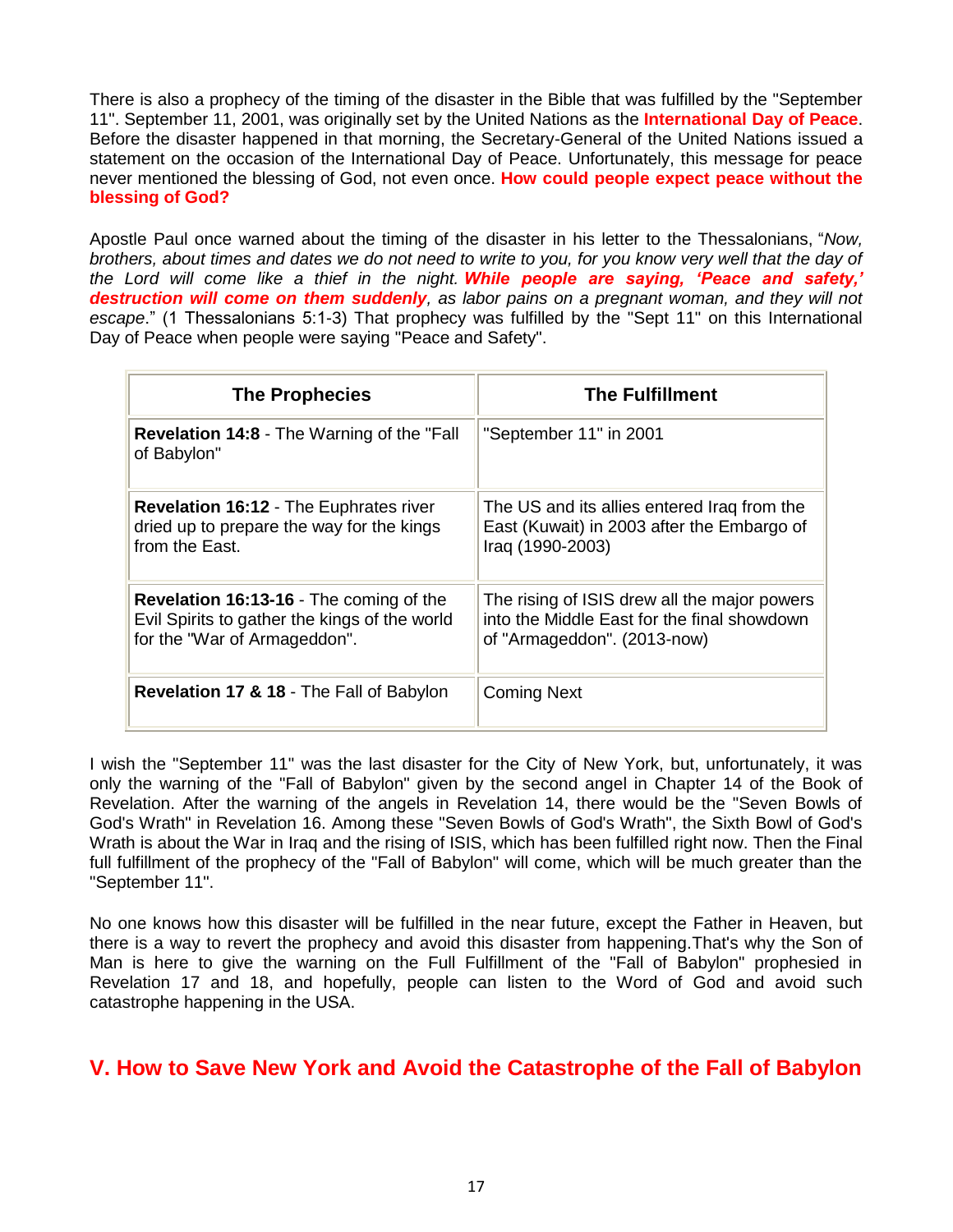Although the Fall of Babylon is the largest disaster prophesied in the Book of Revelation, out of His mercy and compassion, God still wants to give His children the opportunity to repent and avoid the destruction prophesied almost two thousand years ago.

#### **1. The Miracles in the Book of Jonah**

In the Book of Jonah of the Old Testament, people in the Great City of Nineveh became wicked and sinful. God sent Jonah to Nineveh to give a warning prophecy on the judgment of God. Jonah initial dare not to go to Nineveh and tried to board a ship to Tarshish to flee from God, but God did not let him escape the mission to Nineveh. God raised a violent storm and all the sailors were afraid the ship would sink and eventually they threw Jonah out of the ship. Then God "*provided a great fish to swallow Jonah, and Jonah was inside the fish three days and three nights*." (Jonah 1:17)

After Jonah prayed inside the fish for God's help, God let him out and sent him to the Great City of Nineveh. After Jonah proclaimed the warning prophecy to the people in Nineveh that the Great City of Nineveh would be overturned in forty days, the king of Nineveh and the people in Nineveh all repent, fast and prayed to God for His forgiveness. "*When God saw what they did and how they turned away from their evil ways, He had compassion and did not bring upon them the destruction He had threatened.*" (Jonah 3:10)

However, when Jonah saw God did not carry out the judgment on the City of Nineveh as he prophesied, Jonah was greatly displeased and became angry at God because that made Jonah lost his credibility as a prophet. God told Jonah, "*Nineveh has more than a hundred and twenty thousand people who cannot tell their right hand from their left, and many cattle as well. Should I not be concerned about that great city?*" (Jonah 4:11)

God always has mercy and compassion for His children on earth. He'd rather let His children repent and be saved than perished. That's why five hundred years later, God sent His beloved son Jesus Christ to this world as the redemption for the sins of all people on the earth. Whoever has faith in Jesus Christ's salvation will not perish but rather have the Eternal Life.

In the Book of Jonah, there were two miracles. The First Miracle was that Jonah was swallowed by the great fish and had stayed in the belly of fish for three days before he came back to the earth again. The Second Miracle was that after people of Nineveh listened to the warning prophecy of Jonah and repent, God voided His prophecy and spared the City of Nineveh from the destruction He had threatened.

Two thousand years ago, Jesus came to perform the First Miracle in the Book of Jonah by rising from the death of crucifixion. Now, the Son of Man is here to perform the Second Miracle in the Book of Jonah by helping people understand the prophecy of God and repent so that the largest disaster prophesied in the Book of Revelation could be avoided.

#### **2. The "Seven Changes" to Save New York City from the "Fall of Babylon"**

To revert the prophecy of God is not an easy task. It requires the people of New York to make some changes, just like the people of Nineveh did, to save the city. Here are the **SEVEN CHANGES** that people of New York need to do to revert the prophecy of God and avoid this catastrophe of the Fall of Babylon prophesied in the Book of Revelation:

#### **1) Re-establish Your Faith in God and Stop the Sin of Blasphemy**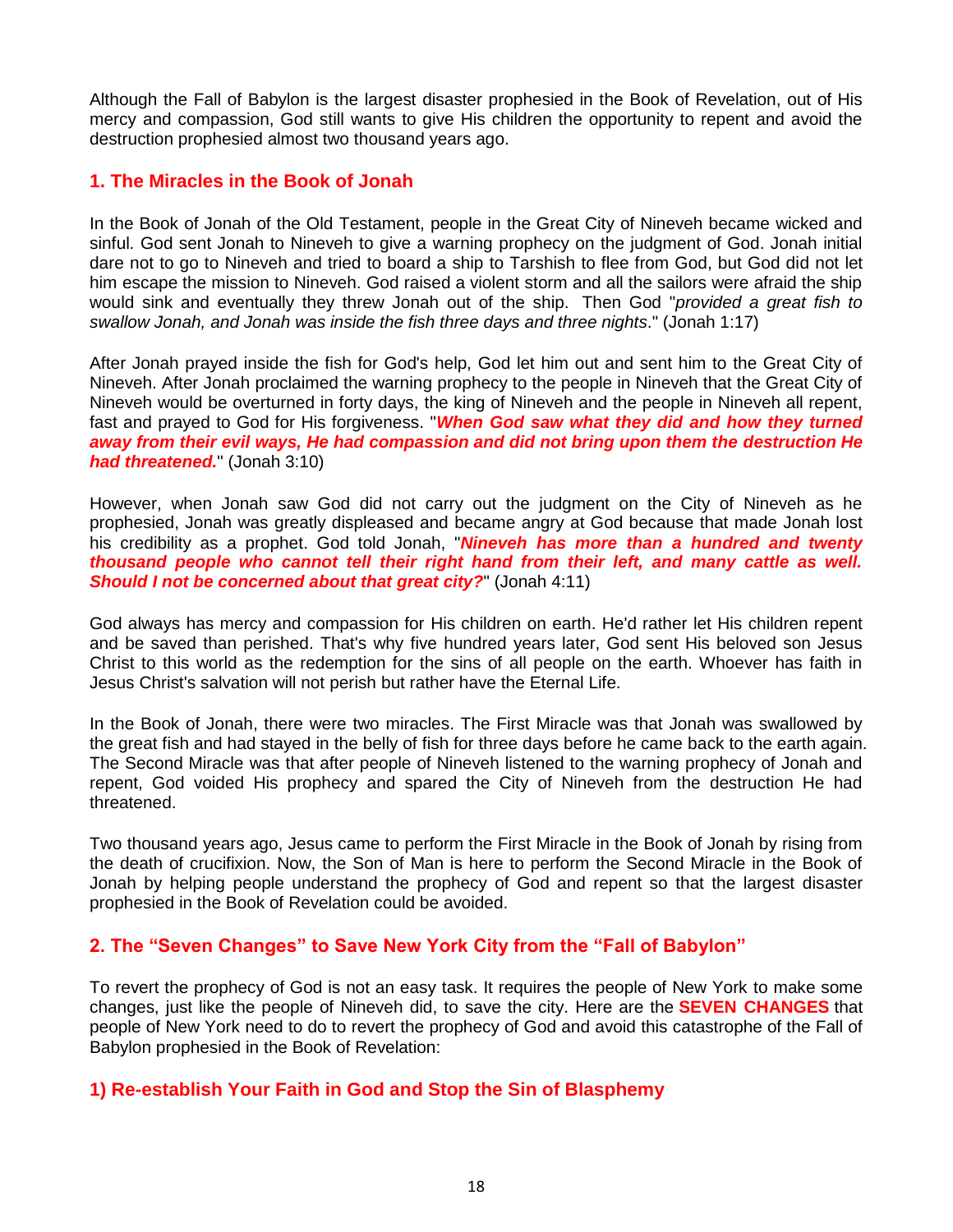In the history of Israel, God once blessed King Solomon to be the smartest and wealthiest king on the earth. But after Solomon became wealthy and turned his back to God, God also took away His blessing from Israel, and Solomon's kingdom fell apart after he died. Eventually, God let gentile Babylonians invade His beloved city of Jerusalem and destroyed the Temple He once blessed greatly through King David and King Solomon.

In the last two hundred years, God blessed America from a desert land to become the Superpower of the world, and also blessed New York City to become the wealthiest city of the world. But now, people of New York turned their back to God after they made money and became wealthy on average, just like King Solomon and Israelites did twenty-five hundred years ago. This was exactly prophesied by Christ in His letter to the Church in Laodicea: "*You say, 'I am rich; I have acquired wealth and do not need a thing.' But you do not realize that you are wretched, pitiful, poor, blind and naked.*" (Revelation 3:17)

In the last several decades, when the United States became prosperous through the Internet and Information Revolution, people began to lose their faith in God just as prophesied in the Book of Revelation. That's when the Beast of AntiChrist inspired some anti-God people to wage wars against the Faith of God. The First Amendment of the Constitution that was initially designed to protect people's religious freedom now was used as Antichrist'sweapon to attack the Christian Faith under the name of "Separation of Church and State".

In fact, here is the exact text of the First Amendment of the US Constitution:

"**Congress shall make no law respecting an establishment of religion, or prohibiting the free exercise thereof; or abridging the freedom of speech, or of the press; or the right of the people peaceably to assemble, and to petition the Government for a redress of grievances.**"

According to the First Amendment of the US Constitution, government has no right to remove any historical monument just because of its historical origin from certain religions. That's the religious discrimination and humiliation against the traditional religions of America. The current misinterpretation of "Separation of Church and State" becomes a special favor for atheism over all other religions of God, which is the direct violation of the First Amendment.

**God is not a religion; God is a Reality!** Long before there was a religion on the earth, God existed already. To separate Church and State does not mean to separate God from this nation built upon the faith of God.

In the eighteenth century, there were two great revolutions in the world, the American Revolution and the French Revolution. The American Revolution was carried out by the faithful people of God and became the greatest success in human history, and the French Revolution was inspired by the Antichrist and Godless people and eventually failed. Now, the United States of America was blessed to become the Superpower of the World and France fell into a chaotic Godless nation. That's the difference between a nation blessed by God and a nation abandoned by God.If people of America want to remove God from this new nation of God, God will also remove His blessing from this nation just like what He did to France two hundred years ago.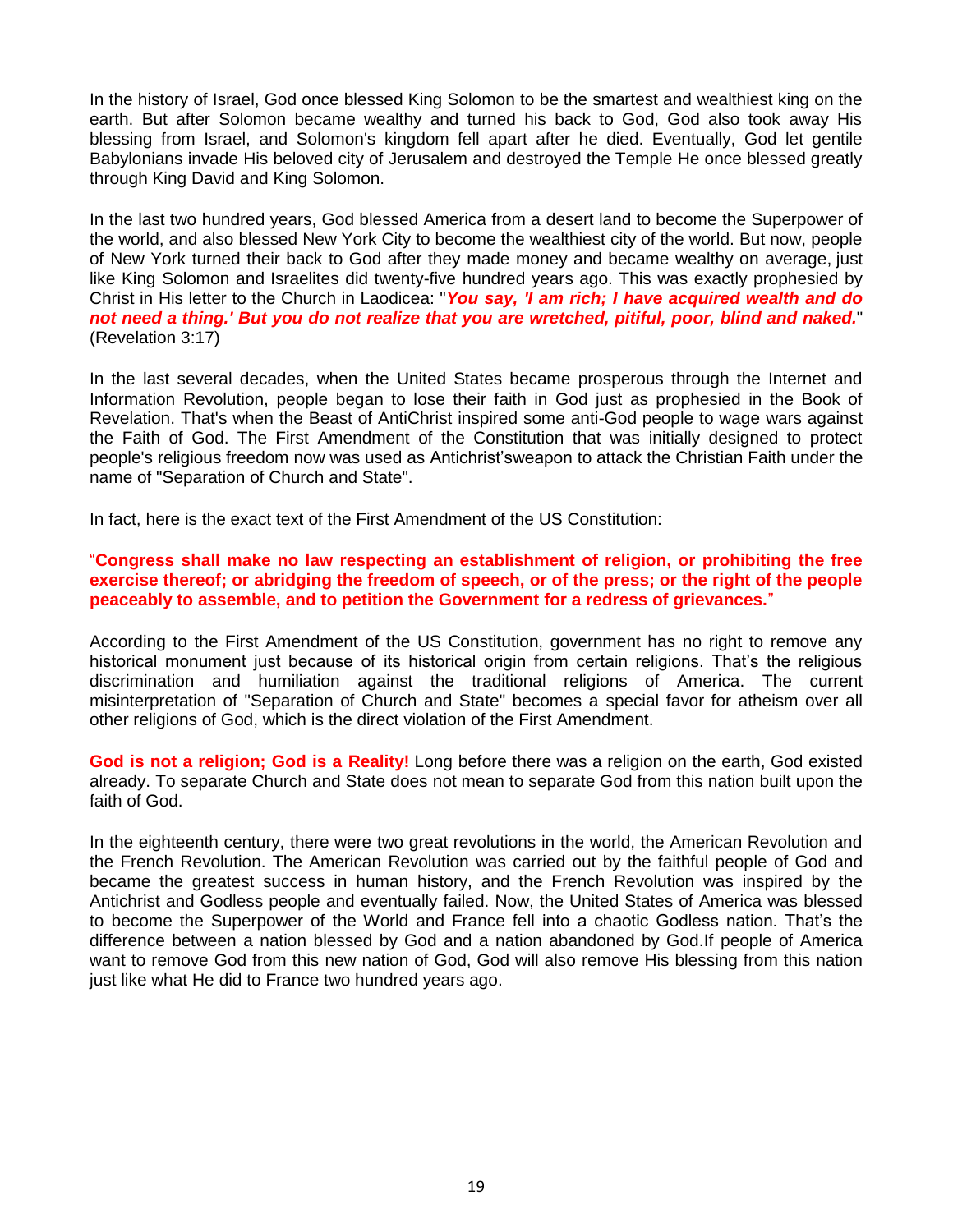

The Presidential Coin issued in 2007-2008 without "In God We Trust" on Both Sides of the Coin

In 2007 and 2008, when some stupid government officials decided to remove "In God We Trust" from the new Presidential Dollar Coin and replace the Great Eagle with the Lady Liberty, God also removed His blessing from this nation. Then the small sub-prime mortgage default problem snowballed into the largest financial crisis since the Great Depression. After the "In God We Trust" was returned to the 2009 Presidential Dollar Coin, the financial crisis finally ended.



The Stock Market from 2003-2013

In January 2019, some Congressmen/Congresswomen proposed a new bill to remove "So Help Me God" from the oath before the Congressional hearing. They don't know what they are doing as they are accelerating the fulfillment of the Fall of Babylon. If Americans want to remove God from this nation, God will also take away His Blessing for this nation, and then the United States of America will fall into the same mediocre status just like its neighbors in Mexico, Honduras or Venezuela. Remember, **the higher you were lifted by God, the harder you will fall when God drops you from His Blessing.** That's how the City of Jerusalem and Solomon's Temple were destroyed by its enemy twenty five hundred years ago.

Therefore, to keep the continuous blessing of God and avoid the disaster of the Fall of Babylon, the people of America, especially the people of New York, need to re-establish their faith in God and stop the sin of blasphemy in the past due to the spiritual deception and influence by the Beast of AntiChrist associated with Babylon the Great.

#### **2) Stop the Sin of Sexual Immorality and Stop the Killing of Babies through Abortion**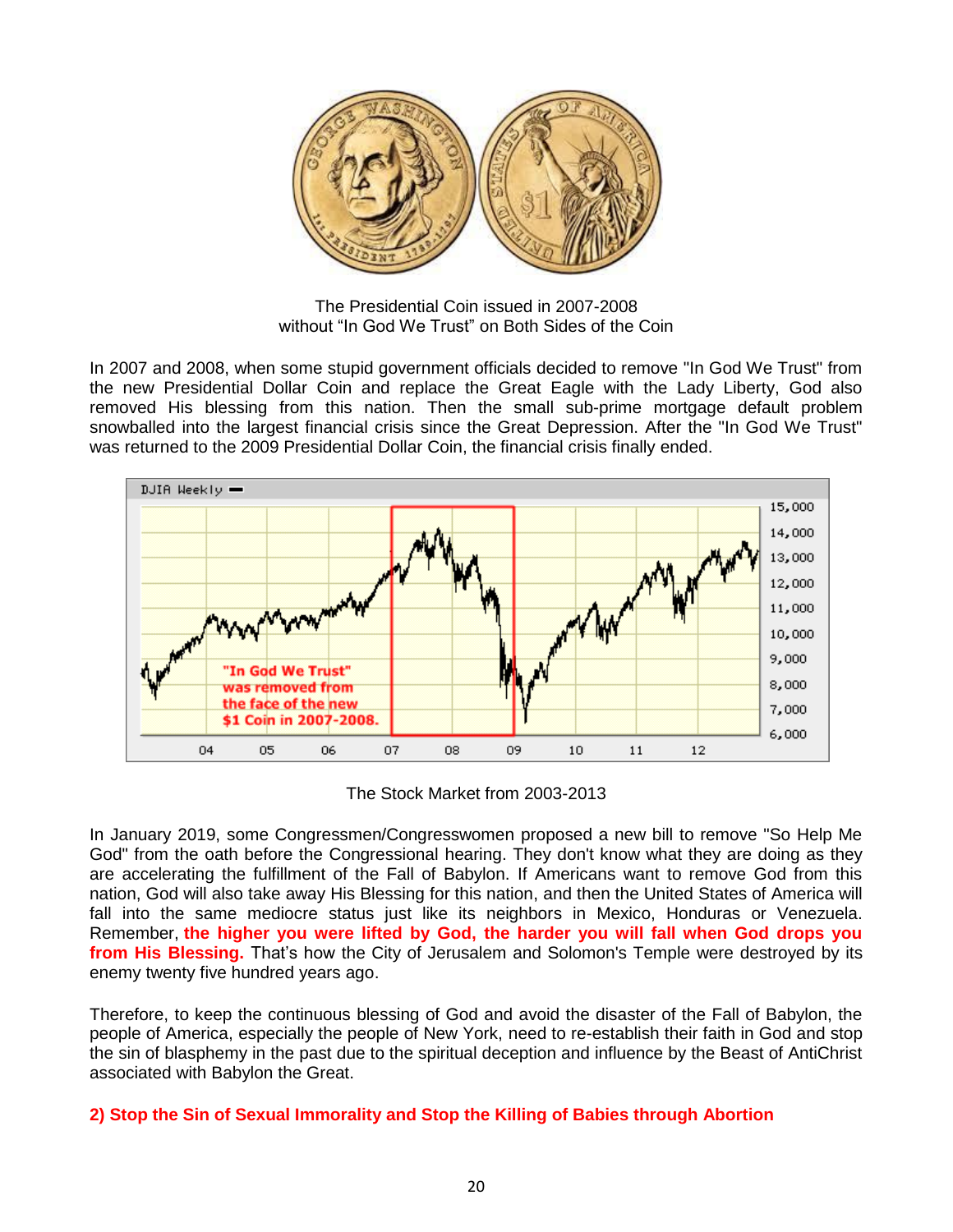The main character of Babylon the Great is adultery and sexual immorality as the title of Babylon the Great is "*THE MOTHER OF HARLOTS AND ABOMINATIONS OF THE EARTH*." (Revelation 17:5). Many people thought that Sexual Liberation was the symbol of social progressivism, but actually, it is the exact opposite of social progress.

"Sexual Liberation" is nothing new. In world history, there have been numerous cities and nations falling into the sins of sexual immorality and promiscuity, and they all ended in the same result of fatal disasters and destruction, either in the form of natural catastrophes, like huge flood, great earthquake or volcano, or the defeat and conquered by the enemies. There is nothing wrong to have a healthy relationship with love, but the irresponsible sexual behaviors, promiscuity and adultery are the sins that will provoke the judgment of God and cause misfortunes and epic disasters for the general public.

For God will judge the sins of sexual immorality and promiscuity, any person, city or nation falling into the sins of sexual immorality and promiscuity will suffer the consequence of their irresponsible behaviors. The ancient cities of Sodom, Gomorrah, Babylon, and Pompeii were good examples of God's judgment on the cities that fell into the sins of sexual immorality and promiscuity.

In the 1960s, after the Supreme Court of the United States banned the prayer and Bible study in the public schools, God also took away His blessing on this nation. Then Babylon the Great and her beast were released and led the nation into the so-called Sexual Revolution. The result of that is the dramatic increase of sexually transmitted diseases, especially the epic disaster of AIDS, and abortions. New York as the home base of Babylon the Great was the biggest victims of this movement as it has the highest AIDS rate in the nation as well as the highest abortion rate in the nation.

Many women who were deceived by Babylon the Great often claimed "My Body My Choice", but they don't know when a baby was pregnant in the mother's womb, he/she was already considered as a life in the eye of God, as the Lord "*knit me together in my mother's womb*." (Psalm 139:13)

In the Gospel of Luke in the New Testament, when Mary came to visit Elizabeth, Elizabeth was pregnant in her sixth month. When Elizabeth heard Mary's greeting, the baby leaped in her womb, and Elizabeth was filled with the Holy Spirit and exclaimed: "*Blessed are you among women, and blessed is the child you will bear!...As soon as the sound of your greeting reached my ears, the baby in my womb leaped for joy.*" (Luke 1:41-44) This proves that the baby in the mother's womb also has the feeling like normal person, even at only 6 months or 24 weeks old.

Therefore, no one, not even the mother, has the right to end a baby's life, especially after the baby entered the third trimester of the pregnancy, unless the baby endangers the mother's life, like the pregnant woman with a life-threatening health condition.

Currently, over 90 percent of abortions occurred due to economic or inconvenient reason. If someone gets pregnant by accident due to the adulterous behavior and then decides to kill the baby through abortion, that's the Double Abomination, which could provoke the judgment of God for severe disasters. Please be responsible for your sexual behavior and stop killing the babies through abortion, especially the late-term abortion in the third trimester of the pregnancy.

#### **3) Love Your Neighbors as Yourself and Be Nice to Each Other**

New York people are known for their rude attitude and language. It would add more bad karma to the city. When more people cause bad karma for the city, it will lead to collateral damage for the city.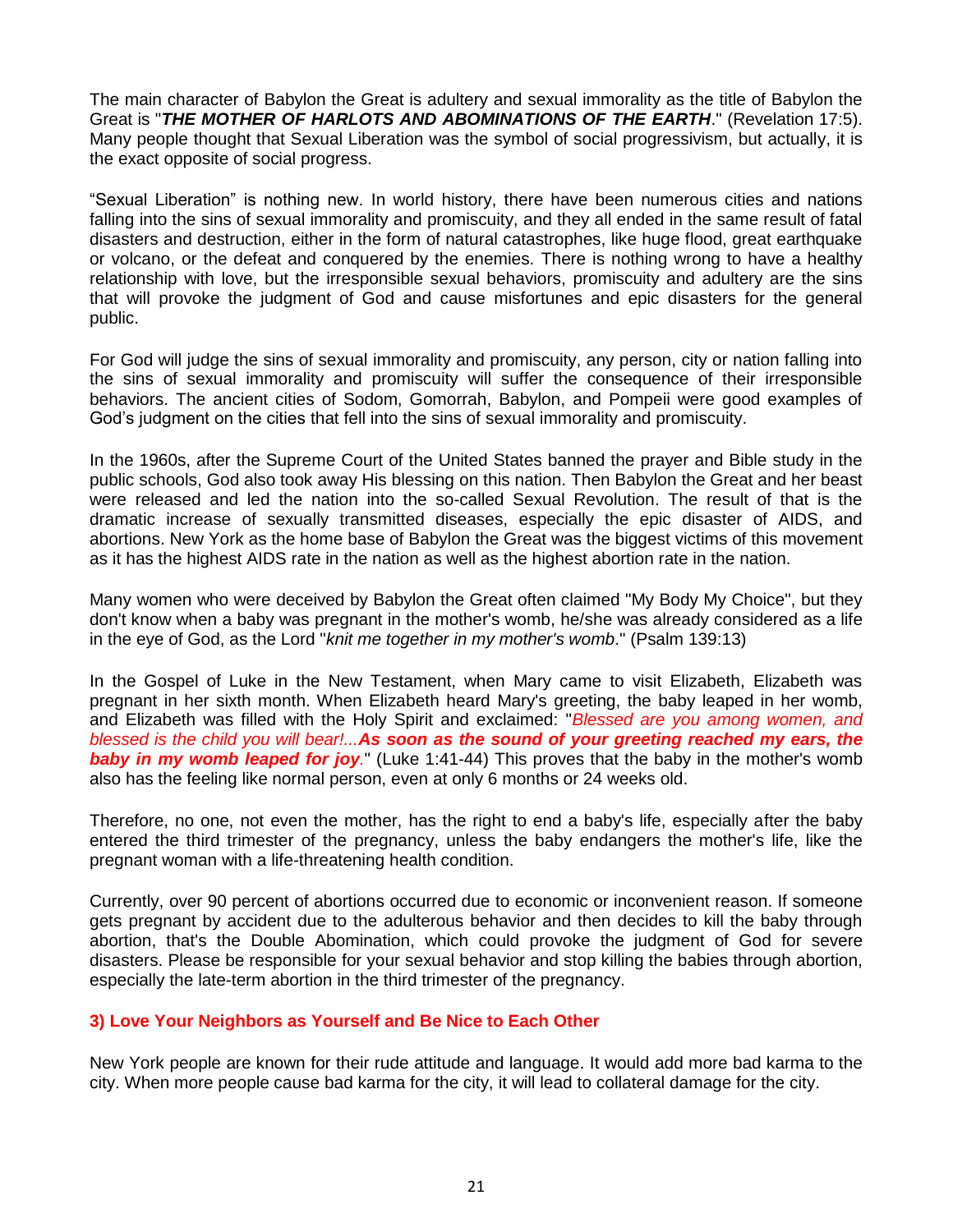Two thousand years ago, Jesus gave the two greatest commandments. The first and greatest commandment is "*Love the Lord your God with all your heart and with all your soul and with all your mind*." And the second is: "*Love your neighbor as yourself*." (Matthew 22:37-40) And these two greatest commandments are still valid today.

Being nice to others and cutting off the profanity from your language will improve your Fortune Credit or Treasure in heaven and help you avoid the disasters on the earth.

These **First Three Changes** above are for the people of New York to make the change from within. The **Next Four Changes** need government help and approval to revert the prophecy of the Fall of Babylon and save the City of New York.

#### **4) Cut Off the "Seven Heads and Ten Horns of the Beast" from the Pedestal of the Statue of Liberty**

The reason Babylon the Great could cause such great consequence and damage to the city of New York is that matching Statue of Liberty and its pedestal makes the perfect host place for the evil spirit of Babylon the Great and the Beast of AntiChrist. To revert the prophecy and avoid the disaster of the Full Fulfillment of the Fall of Babylon, New York City needs to cut the spiritual tie to the Spirit of Babylon the Great and the Beast of AntiChrist.

Since we cannot remove the Statue of Liberty, the simplest way, to begin with, is to cut off the "Seven Heads and Ten Horns of the Beast" by remodeling the pedestal from the variation of the Star of Ishtar to a round pedestal as shown below.



The round-shaped pedestal represents the unity of all the people in New York as one big family. It will cut off the sharp edges of the "Seven Heads and Ten Horns" that causes the confrontational and quarrelsome mood of the people in New York City.

#### **5) Inscribe the Motto of "In God We Trust" on the Tablet at the Left Hand of Lady Liberty**

Because the Lady Libertas for the Statue of Liberty has the spiritual root to the ancient Babylonian Goddess of Sex and Fertility, Ishtar, it made the Statue of Liberty the perfect host place for the Spirit of Babylon the Great and caused the serious consequence for the City of New York. The only way to eliminate the evil influence of Babylon the Great is to put a seal of God on the Statue of Liberty and prevent any evil spirit trying to occupy it in the future.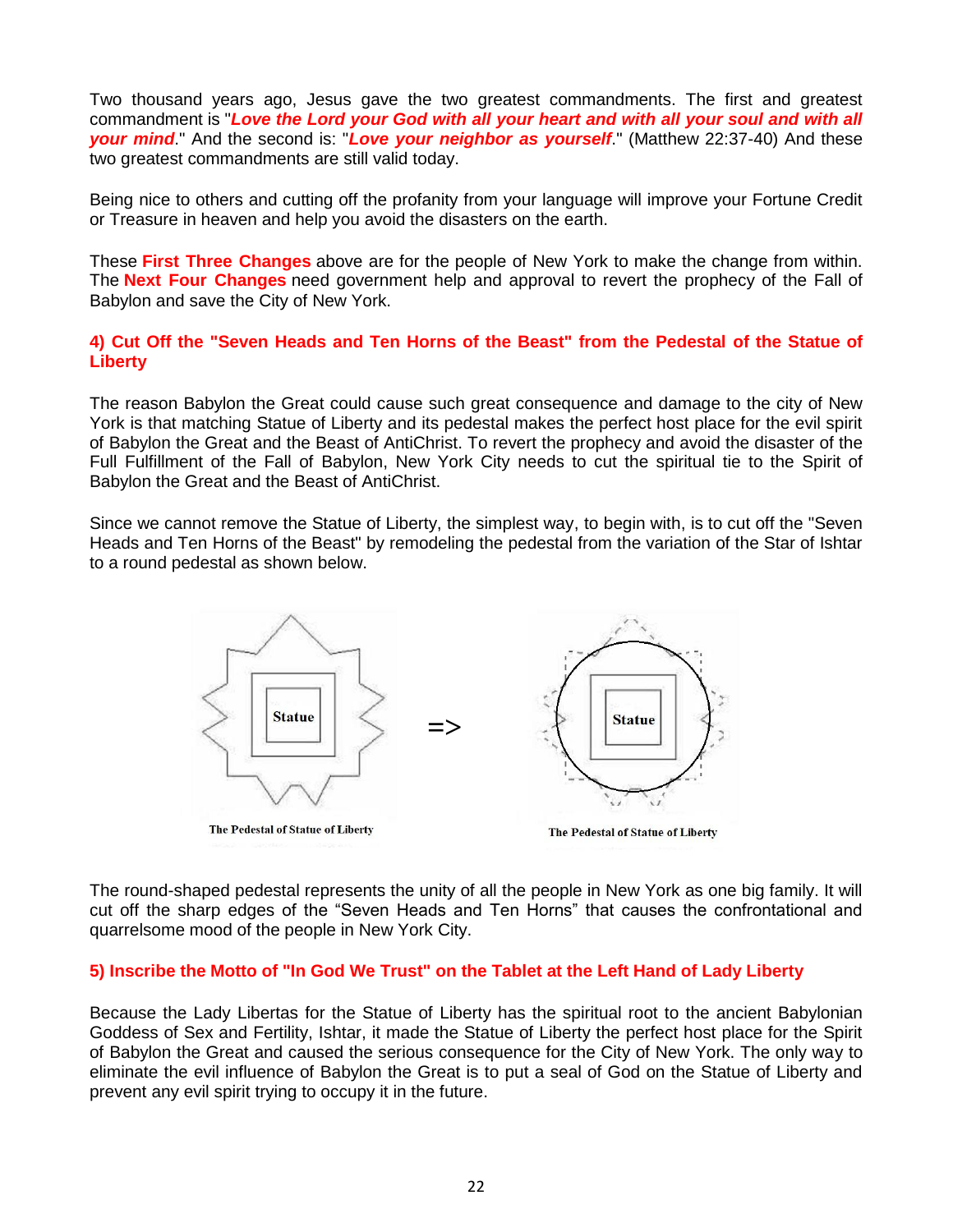The best approach on this subject is to inscribe the American Motto "In God We Trust" on the tablet hold by the left hand Lady Liberty. That will stop the evil spirit of Babylon the Great to continuously influence the people and lead the city to the total destruction as prophesied in the Book of Revelation.



#### **6) Inscribe the Quote of President Lincoln on the Stand of Lady Liberty**

The former president of the United States, President Abraham Lincoln, once gave a well-known speech at Gettysburg. And the most memorable quote of his Gettysburg address is: "*This nation under God shall have a new birth of freedom, and that government of the people, by the people, for the people shall not perish from the earth.*"

The current Statue of Liberty only represents the second half of President Lincoln's dream, the freedom for people, but not the first half of his quote, the "Nation under God". Only after the "In God We Trust" is put on the tablet will the Statue of Liberty represent President Lincoln's complete dream of the "Nation under God" with liberty for all people.

This last sentence in President Lincoln's famous Gettysburg Address represents the two most important factors for a nation to get blessings from God - **The Faith in God** and **Liberty for People.**The reason the French Revolution failed is that it only emphasized on Liberty for people but without the faith in God. That's why France fell into a mediocre country since the defeat in Napoleonic Wars. **I highly recommend adding a plate of President Lincoln's message to the stand of the statue so that people can remember both the "Nation under God" and "Freedom for People" as the key foundation this nation is built upon.**

#### **7) Dedicate "September 11" as the "National Day of Prayer, Charity and Volunteer"**

The "September 11" is a painful memory in American history, but if we can turn it into the "National Day of Prayer, Charity and Volunteer", then it could be an important memorial day that saves America in the future.

Currently on every anniversary of "September 11", there is a group of religious leaders held an interfaith prayer for peace at the "Ground Zero". This is a very good thing done by these religious leaders, but that is not enough. "*The faith without deed is dead, just like the body without the* **spirit is dead.**" (James 2:26). It's more important to put the faith into action and get more people involved in this kind of activity.

I highly recommend the New York City to make "September 11" a city holiday, or even a national holiday, as a "**Day of Prayer, Charity and Volunteer**" to get more people to involve in the activities of